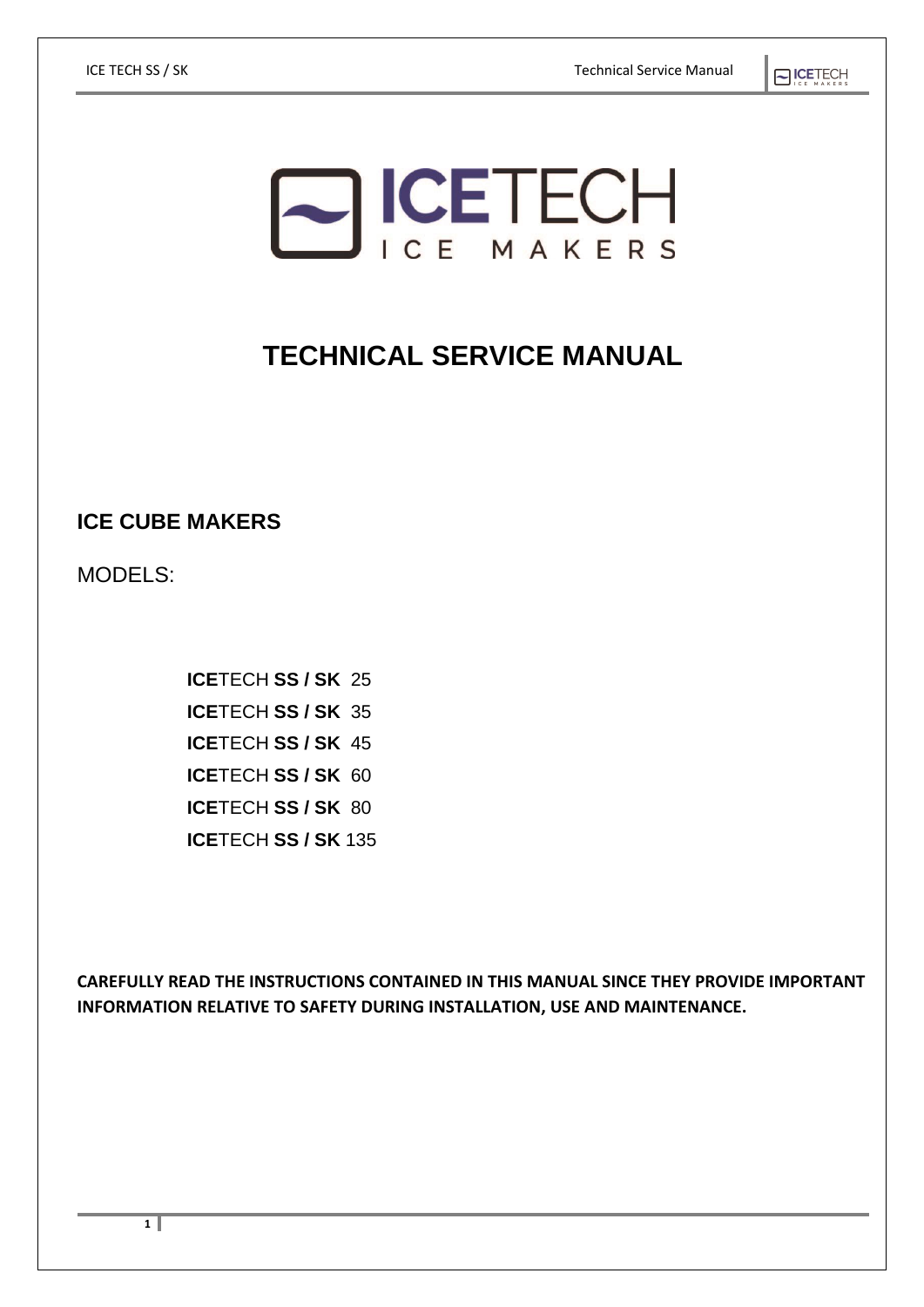### **TABLE OF CONTENTS**

| 1 <sup>1</sup>   |      |  |
|------------------|------|--|
|                  | 1.1. |  |
|                  | 1.2. |  |
|                  | 1.3. |  |
|                  | 1.4. |  |
| 2.               |      |  |
|                  | 2.1. |  |
|                  | 2.2. |  |
|                  | 2.3. |  |
| 3 <sub>l</sub>   |      |  |
| $\overline{4}$ . |      |  |
|                  | 4.1. |  |
|                  | 4.2. |  |
|                  | 4.3. |  |
|                  | 4.4. |  |
|                  | 4.5. |  |
| 5.               |      |  |
|                  | 5.1. |  |
|                  | 5.2. |  |
| 6.               |      |  |
| 7.               |      |  |
| 8.               |      |  |
|                  | 8.1. |  |
| 9.               |      |  |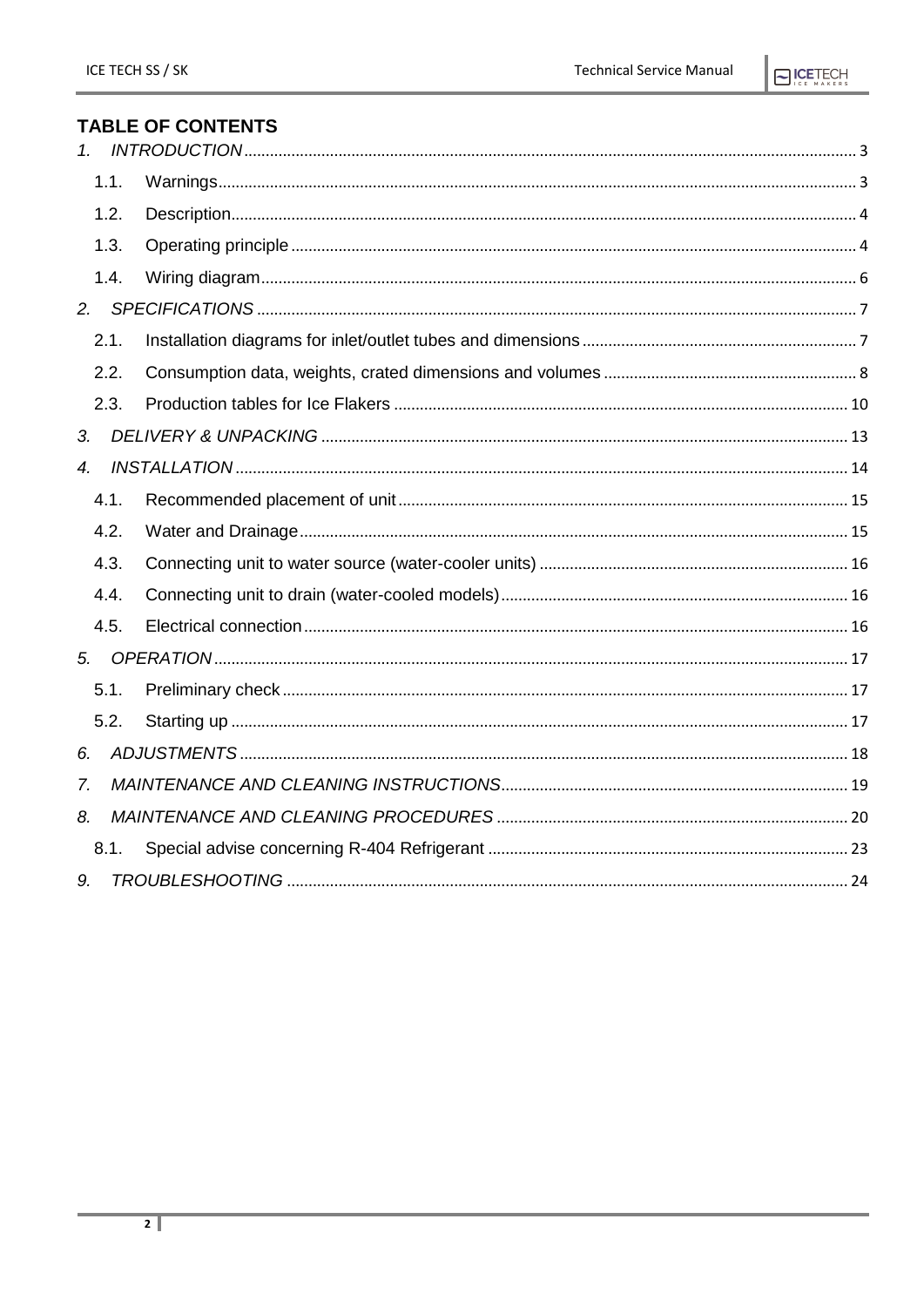### <span id="page-2-0"></span>*1. INTRODUCTION*

## <span id="page-2-1"></span>**1.1. Warnings**

This appliance should be installed by approved Technical Service Personnel.

This plug should be accessible at all times.

To reduce the risk of electrical shock, ALWAYS disconnect the machine BEFORE cleaning or maintaining the equipment. Do not attempt to install, service, or modify this machine. Improper use by other than specially trained technicians is extremely dangerous and may result in a fire or electric shock.

This machine should not be placed outdoors or exposed to rain.

Connect to drinking water mains.

This appliance is not intended for use by young children or infirm persons without supervision.

Young children should be supervised to ensure that they do not play with the appliance.

#### **IMPORTANT!**

**• DO NOT ATTEMPT TO SERVICE THIS MACHINE AS IT IS DANGEROUS AND COULD CAUSE SEVERE DAMAGE TO THE UNIT.** 

**•SERVICE SHOULD ONLY BE CARRIED OUT BY TRAINED, QUALIFIED PERSONNEL. •WE STRONGLY RECOMMEND USING ONLY ORIGINAL REPLACEMENT PARTS AVAILABLE FROM AN AUTHORIZED DISTRIBUTOR.**

**•WASTE AND OTHER MATERIAL SHOULD BE DISPOSED OF ACCORDING TO LOCAL REGULATIONS AND PROCEDURES FOR WASTE DISPOSAL.**

**•CLEANING AND MAINTENANCE ARE NOT COVERED BY THE WARRANTY.**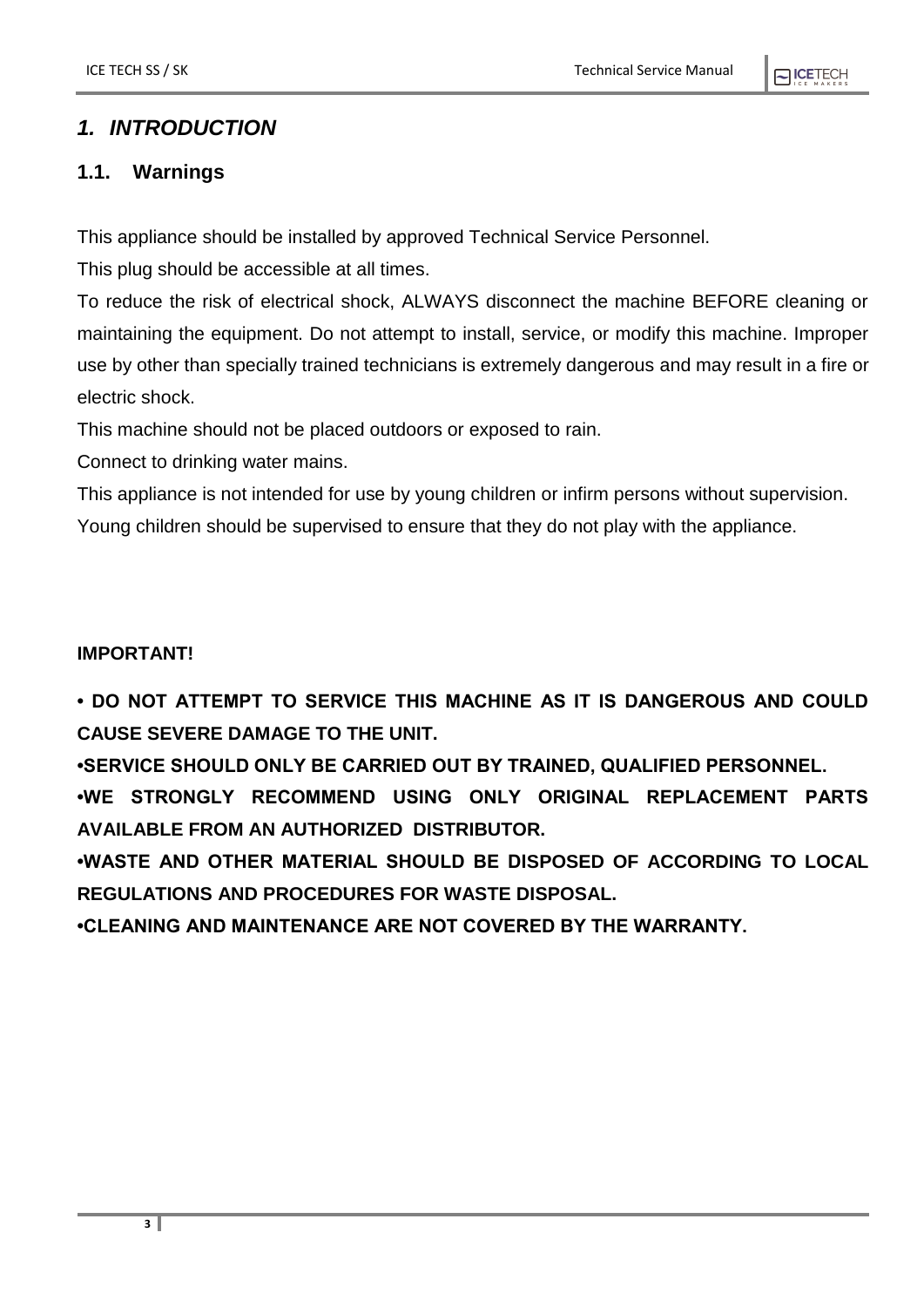#### **NICETECH**

#### <span id="page-3-0"></span>**1.2. Description**

#### *Main Features of the Machine*

- Anti-blocking spray nozzles.
- Pump without seals.
- High pressure safety pressostats even in air-cooled machine.
- **EXT** Large condensers (work well at high ambient temperatures; and reduce cooling water consumption in water-cooled machines).
- Transparents cubes.

#### <span id="page-3-1"></span>**1.3. Operating principle**

WHEN SWITCHING ON THE MACHINE FOR THE FIRST TIME, THE MACHINE SHOULD BE PLACED ON THE DEFROSTING STAGE. To do so, turn the wheels on the timer until the microswitches are depressed. At this moment, the compressor is working; the water inlet valve and hot gas inlet valve are both open. The water bin fills with water, any excess is lost via the maximum level overflow. After a period of time controlled by the timer (3-4 minutes usually), the hot gas valve and water inlet valve are closed. The pump then sends water to the evaporator where the ices cubes are gradually formed.

The evaporation temperature slowly descends until it reaches the thermostat set point, which sets off the timer at this temperature for about 16 minutes. Once this time has elapsed, the defrosting stage (3-4 minutes) begins. The pump is off and the hot gas and water valves are open. Some water is sent to the top of the evaporator to help the cubes unstick.

Once the defrosting stage is over, the cycle begins again, and so it continues until the bin is full of ice, and contact between the bin thermostat situated at the top of the bin and the ice will stop the machine. The bin thermostat will never stop the machine in mid-cycle.

# **OPERATING PRINCIPLE FOLLOWING THE ELECTRIC DIAGRAM (TIMER ON DEFROST - MICROSWITCHES DEPRESSED)**

Current reaches the machine via the line connecting the blue (1) and brown (4) terminals. The brown wire connects the compressor and timer motor. The blue wire connects bin thermostat T1 which closes the circuit with 3. A different blue wire goes to 2 on terminal G1 which at this moment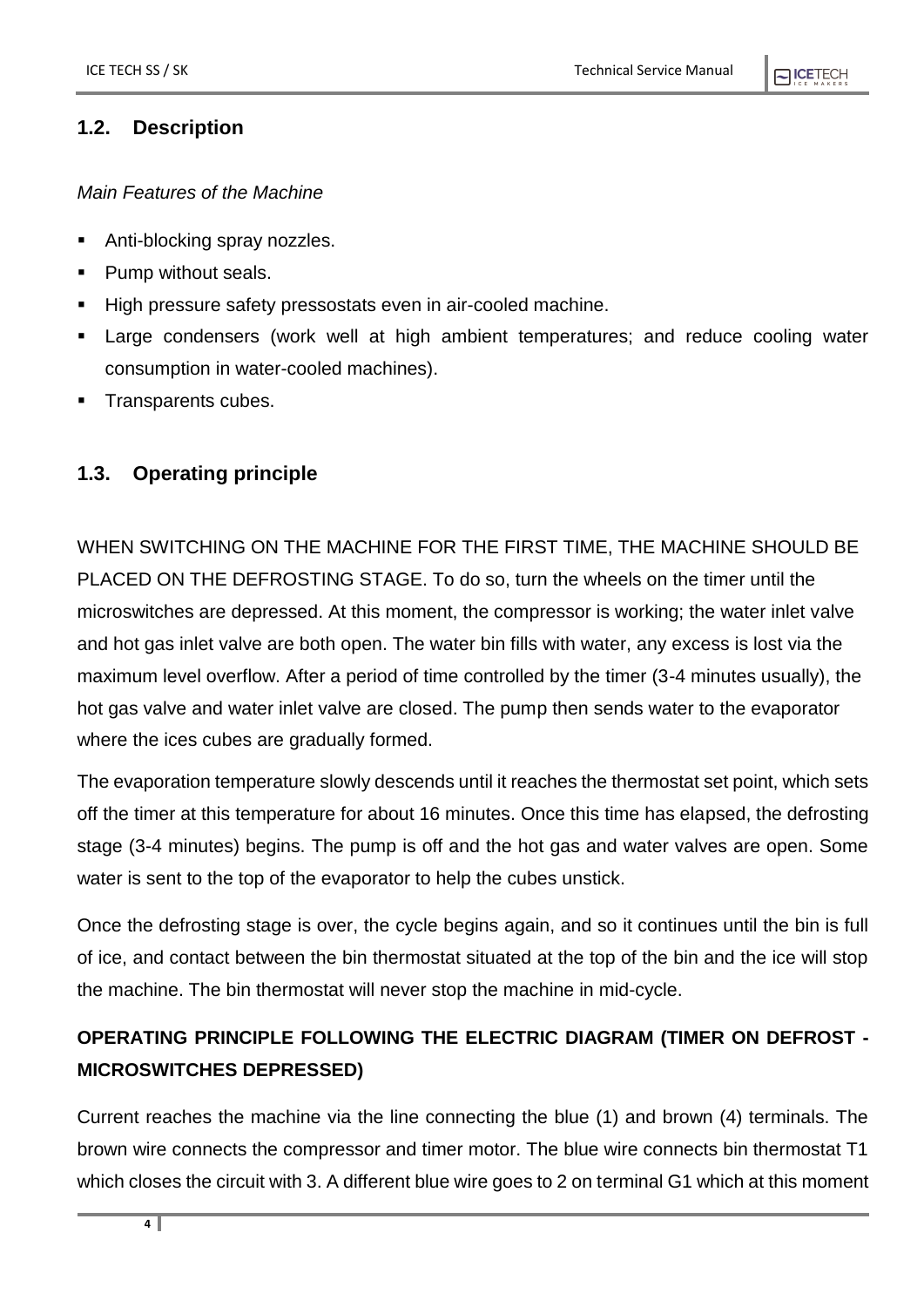is connecting 1 and 4. A red wire connects bin thermostat T1 and micros G1 and G2 which close the circuit with 4 and provide current via G1 to the timer G.

At this point the following are connected:

- COMPRESSOR (S)
- WATER INLET VALVE (P)
- HOT GAS VALVE (Q)
- TIMER MOTOR (G)

After 2 to 4 minutes micros G1 and G2 will open and close circuits 1-2. Via terminal 2 on micro G2, current reaches the pump. Circuit 4 on micro G2 which provides current to the hot gas valve (Q) and water inlet valve (P) will be interrupted. Since the thermostat is between 1 and 3 the timer will receive no current. The compressor continues switched on.

Air-cooled machines have a fan (R) which is controlled by the pressostat (F). In water-cooled models without pressostatic valve, pressostat (J) opens and closes the condenser electrovalve (K).

Evaporator temperature decreases until the cycle thermostat (T2) set point is reached, at this temperature circuit 1-2 will be closed and timer motor (G) will switch on.

Once the cycle is over, the pins on the timer wheels will force the micros to change circuits, stopping the pump and opening the hot gas valve and water valve. The combined effect of hot gas and water sprayed on the top of the evaporator will release the ice cubes and change the position of the cycle thermostat (T2).

The ice production and defrosting cycle will continue until the ice storage bin is full, at which point cycle thermostat (T1) will disconnect the machine, but never during a cycle, but at the beginning of the defrosting stage, since during the production cycle, current will reach the pump via terminals 1-2 of micro G1.

The machine will remain disconnected until the level of ice in the bin drops below the thermostat because of ice consumption. At this point the machine will connect automatically.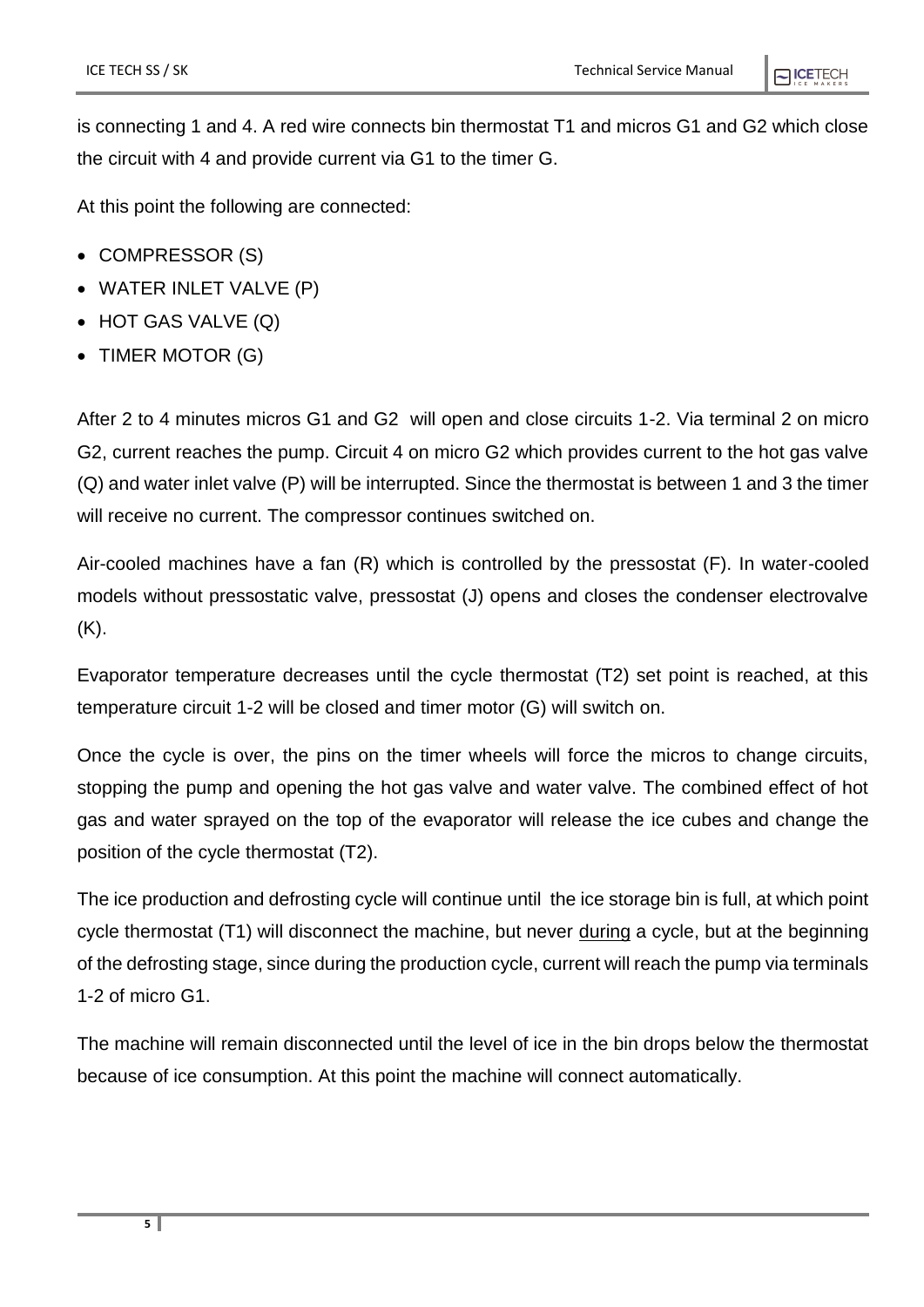OCETECH

#### <span id="page-5-0"></span>**1.4. Wiring diagram**



#### **COMPONENTS**

- 
- **THE STREAM**<br>
Motor pump<br>
Fan pressostat (air)<br>
Cam timer motor<br>
Circuit safety timer  $\begin{array}{c}\n\blacksquare \\
\blacksquare\n\blacksquare\n\end{array}$
- 
- 
- 
- 
- Safety pressostat<br>Condens. pressostat (water)<br>Condens. electrov. (water)<br>Water electrovalve
- 
- 
- **Tradel electrovalve**<br>Hot gas electrovalve<br>Fan motor<br>Compressor
- 

**COMPONENTES** 

コクロロド

.<br>לד

L

 $\overline{q}$ 

COMPONENTES<br>
B Motor bomba<br>
F Presostato ventil. (solo aire)<br>
G Motor programador<br>
G2 Circuito segurid. programador<br>
H Presostato segurida<br>
H Presostato condens. (solo agua)<br>
K Electroval. condens. (solo agua)<br>
P Electrova

Electroval. de agua<br>Electroval. gas caliente<br>Motor ventilador<br>Compresor<br>Termostato almacen

Termostato amace<br>Termostato ciclo<br>Condensador filtro<br>Resistencia 20W

Interruptor general<br>para ECO 100

para cond. agua

- 
- Stock thermostat<br>Cycle thermostat<br>Filter condenser
- 
- $L_{r}$ Resistance<br>Switch on/off<br>for ECO 100
- 
- $\dddot{...}$ for water cond.

- 
- **BESTANDTEILE**<br>B Motorpumpe<br>F Ventilatorpresos
- 
- wentilatorpresostat (nur Luft)<br>Motorprogrammierer<br>Sicherheitsstromkreis des Program.
- 
- 
- Sicherheitsstromkreis des Program.<br>Stromkreis des Program.<br>Sicherheitspresostat<br>Kondensatorpresostat (nur Wasser)<br>Elektrov. des Kondens. (nur Wasser)<br>Elektrov. für das Wasser<br>Elektrov. für varmes Gas<br>Motorventilator
- 
- 
- 
- 
- **GG12HJKPQRSTTT2** Motorventrator<br>Kompressor<br>Lagerthermostat<br>Zyklusthermostat
- Zyklustremiostal<br>Kondensatorfilter<br>Widerstand L
- 
- Schalter An/Aus İg
- Scharter Amylus<br>.. Für ECO100<br>--Für Wasser gekühlt

#### **COMPONENTI**  $\bar{R}$

- Motore pompa acqua<br>Pressostato ventola (aria)<br>Motore timer
- Ġ
- G1 Sicurezza timer
- 
- 
- G1 Sicurezza timer<br>G2 Timer<br>H Pressostato sicurezza<br>J Pressostato sicurezza<br>K Elettroval. condensatore(acqua)<br>P Elettroval. acqua
- 
- ā
- $\overline{R}$
- Elettroval. aga caldo<br>Elettroval. gas caldo<br>Motoventilatore<br>Compressore<br>Termostato contenitore T1
- Termostato contenitore<br>Termostato ciclo<br>Condensatore radio disturbi ..<br>T2
- L Resistenza
- 
- lg<br>
Interruttore generale<br>
..... per EGO 100

#### per cond. acqua

- 
- COMPOSANTS<br>B Moteur pompe<br>F Presostat ventila
	-
- COMPOSANTS<br>
B Moteur pompe<br>
F Presostat ventilation (air)<br>
G Moteur programmeur<br>
G2 Circuit programmeur<br>
H Presostat scoutier<br>
Presostat condensation (aau)<br>
Presostat condensation (aau)
- 
- 
- Presosial securitie<br>Presostat condensation (eau)<br>Electrov. condensation (eau)
- 
- **HOTK-I** Electrov. condensat<br>Electrov. eau<br>Moteur ventilateur<br>Moteur ventilateur<br>Compresseur<br>Thermostat stock
- $\frac{S}{T1}$
- 
- 
- 
- 11 Internostat stock<br>
T2 Thermostat cycle<br>
L Condensateur filtre<br>
r Resistance<br>
Ig Interrupteur general<br>
..... pour ECO 100
- pour cond. eau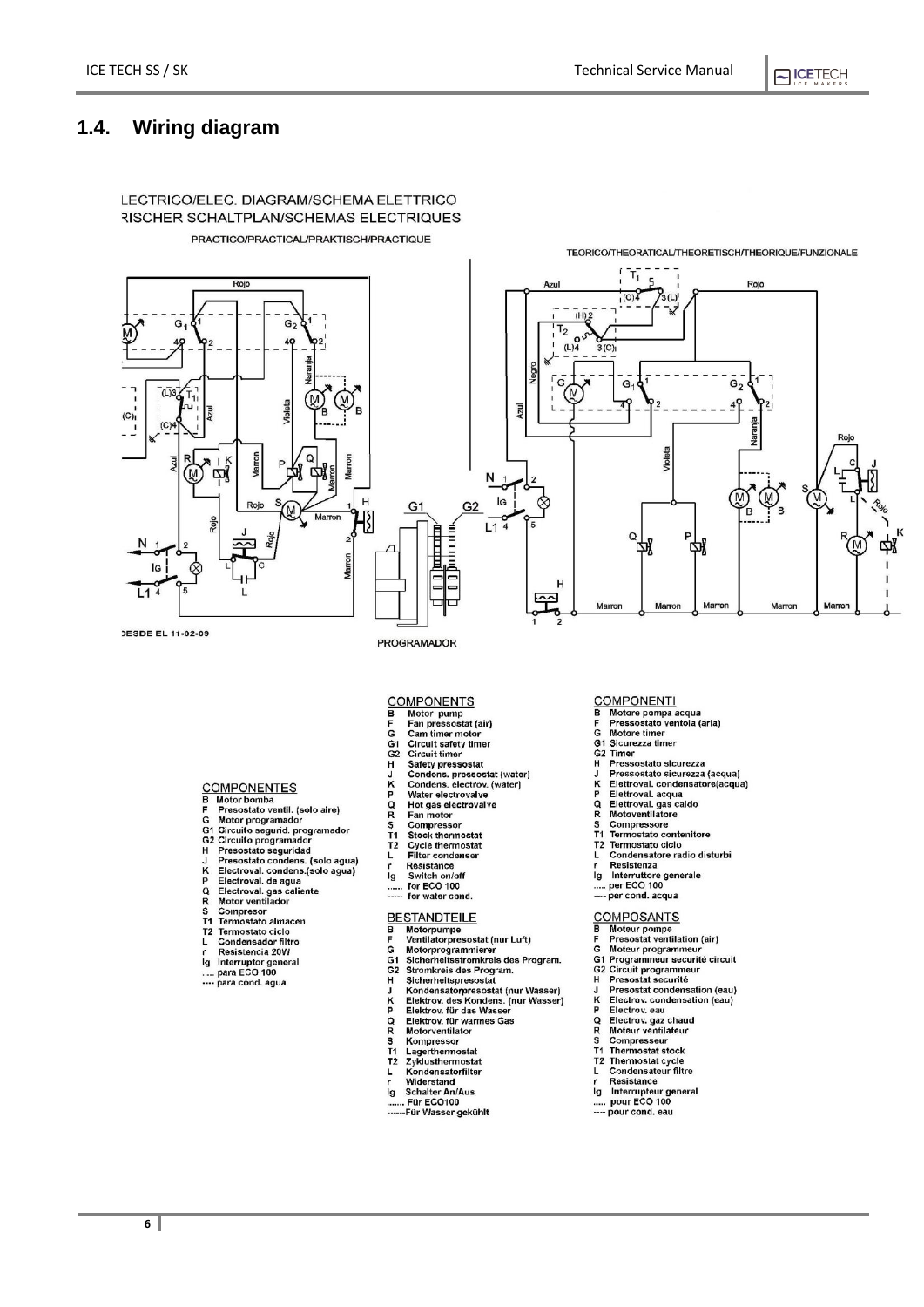# $\bigcirc$  ICETECH

# <span id="page-6-0"></span>*2. SPECIFICATIONS*

# <span id="page-6-1"></span>**2.1. Installation diagrams for inlet/outlet tubes and dimensions**

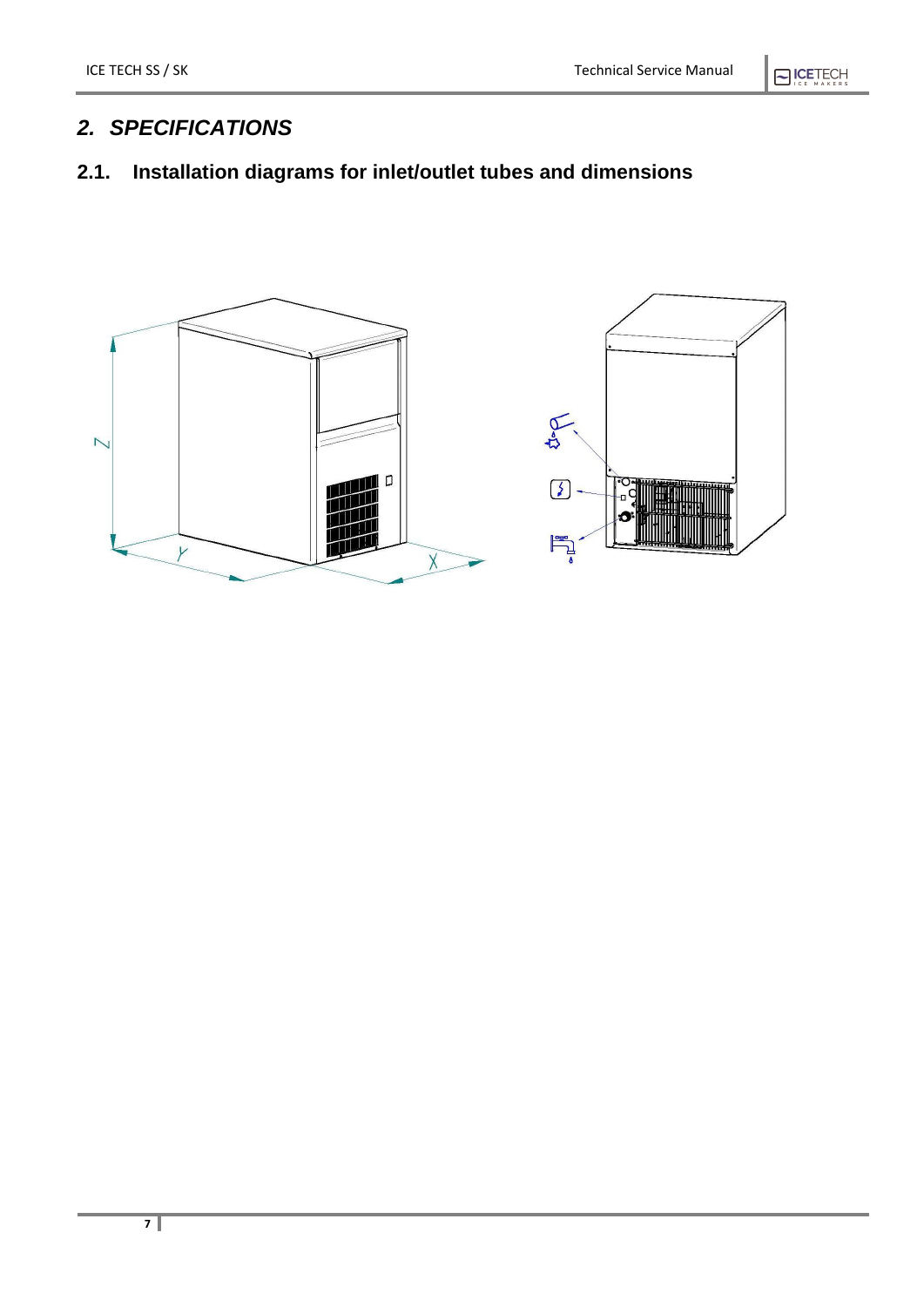# **ELICETECH**

# <span id="page-7-0"></span>**2.2. Consumption data, weights, crated dimensions and volumes**

|                               |                       |               |               | <b>WEIGHT</b> | <b>DIMENSIONS</b> | <b>WEIGHT</b> | <b>DIMENSION</b> |
|-------------------------------|-----------------------|---------------|---------------|---------------|-------------------|---------------|------------------|
|                               | <b>WATER</b><br>COND. | <b>WATER</b>  | <b>TOTAL</b>  | <b>NET</b>    |                   |               |                  |
| <b>MODEL</b>                  | <b>L/Hour</b>         | FABR.         | <b>L/Hour</b> |               |                   |               |                  |
|                               |                       | <b>L/Hour</b> |               | (KG)          | X*Y*Z             | (KG)          | $(M^3)$          |
| <b>ICE TECH</b><br>25A        |                       | 5.1           | 5.1           | 34            | 350x470x590       | 40            | 0.20             |
| <b>ICE TECH</b><br><b>25W</b> | 18                    | 5.1           | 23.1          | 34            | 350x470x590       | 40            | 0.20             |
| <b>ICE TECH</b><br>35A        |                       | 14            | 14            | 42            | 435x605x695       | 50            | 0.26             |
| <b>ICE TECH</b><br>35W        | 20                    | 14            | 34            | 42            | 435x605x695       | 50            | 0.26             |
| <b>ICE TECH</b><br>45A        |                       | 18.2          | 18.2          | 44            | 435x605x695       | 52            | 0.35             |
| <b>ICE TECH</b><br>45W        | 24                    | 18.2          | 42.2          | 44            | 435x605x695       | 52            | 0.35             |
| <b>ICE TECH</b><br>60A        |                       | 28.8          | 22.6          | 54            | 515x640x830       | 65            | 0.40             |
| <b>ICE TECH</b><br>60W        | 30                    | 28.8          | 58.8          | 54            | 515x640x830       | 65            | 0.40             |
| <b>ICE TECH</b><br>80A        |                       | 14.6          | 14.6          | 64            | 645x640x860       | 75            | 0.48             |
| <b>ICE TECH</b><br>80W        | 54                    | 14.6          | 68.6          | 64            | 645x640x860       | 75            | 0.48             |
| <b>ICE TECH</b><br>135A       |                       | 17.2          | 17.2          | 134           | 930x565x1050      | 145           | 0.63             |
| <b>ICE TECH</b><br>135W       | 59                    | 17.2          | 76.2          | 134           | 930x565x1050      | 145           | 0.63             |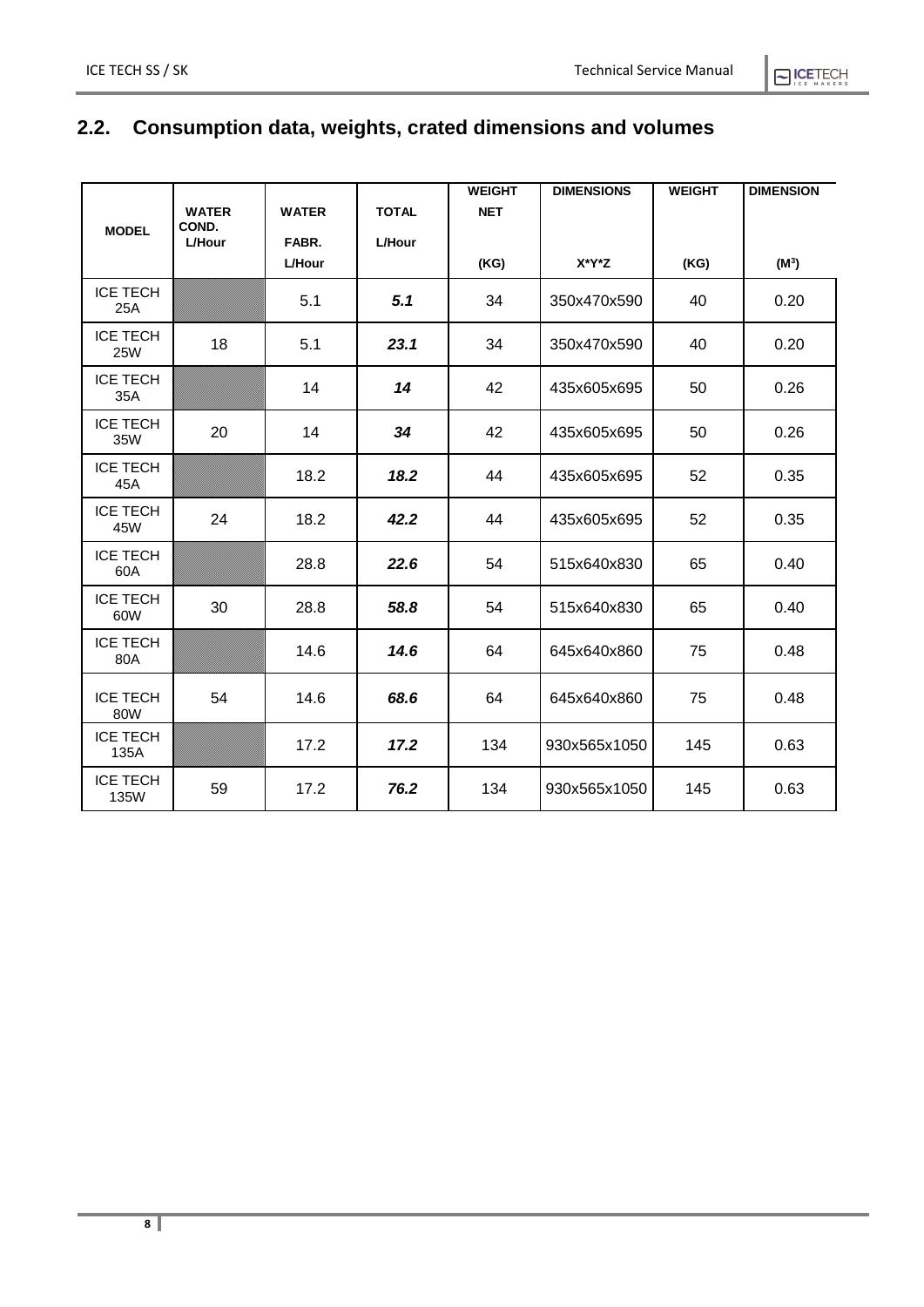| ICE I | H G<br>н |
|-------|----------|
| C.E.  | MAKERS   |

|                               |        | <b>HIGH PRESSURE</b> |                   |                    |                 | LOW                |                    | <b>FUSE</b>  |      |
|-------------------------------|--------|----------------------|-------------------|--------------------|-----------------|--------------------|--------------------|--------------|------|
| <b>MODEL</b>                  | REFRI. |                      |                   |                    | <b>PRESSURE</b> |                    | <b>SAFETY</b>      | <b>TOTAL</b> |      |
|                               |        | <b>MAX</b>           |                   |                    |                 |                    | <b>CONSUMPTION</b> |              |      |
|                               | (GR)   | Kg/cm                | <b>MIN</b><br>psi | Kg/cm <sup>2</sup> | psi             | Kg/cm <sup>2</sup> | (A)                | (A)          | (W)  |
|                               |        | $\overline{2}$       |                   |                    |                 |                    |                    |              |      |
| <b>ICE TECH</b><br>25A        | 190    | 15                   | 214               | 17                 | 250             | 2.5                | 2                  | 10           | 360  |
| <b>ICE TECH</b><br><b>25W</b> | 190    | 15                   | 214               | 17                 | 250             | 2.5                | $\overline{2}$     | 10           | 360  |
| <b>ICE TECH</b><br>35A        | 230    | 15                   | 214               | 17                 | 250             | 2.5                | 2.2                | 10           | 400  |
| <b>ICE TECH</b><br>35W        | 270    | 15                   | 214               | 17                 | 250             | 2.5                | 2.2                | 10           | 400  |
| <b>ICE TECH</b><br>45A        | 230    | 15                   | 214               | 17                 | 250             | 2.5                | 3.2                | 10           | 450  |
| <b>ICE TECH</b><br>45W        | 270    | 15                   | 214               | 17                 | 250             | 2.5                | 3.2                | 10           | 450  |
| <b>ICE TECH</b><br>60A        | 380    | 15                   | 214               | 17                 | 250             | 2.5                | 3.5                | 10           | 460  |
| <b>ICE TECH</b><br>60W        | 350    | 15                   | 214               | 17                 | 250             | 2.5                | 3.5                | 10           | 460  |
| <b>ICE TECH</b><br>80A        | 400    | 15                   | 214               | 17                 | 250             | 2.5                | 3                  | 10           | 720  |
| <b>ICE TECH</b><br>80W        | 380    | 15                   | 214               | 17                 | 250             | 2.5                | 3                  | 10           | 720  |
| <b>ICE TECH</b><br>135A       | 380    | 15                   | 214               | 17                 | 250             | 2.5                | 4.5                | 10           | 1150 |
| <b>ICE TECH</b><br>135W       | 390    | 15                   | 214               | 17                 | 250             | 2.5                | 4.5                | 10           | 1150 |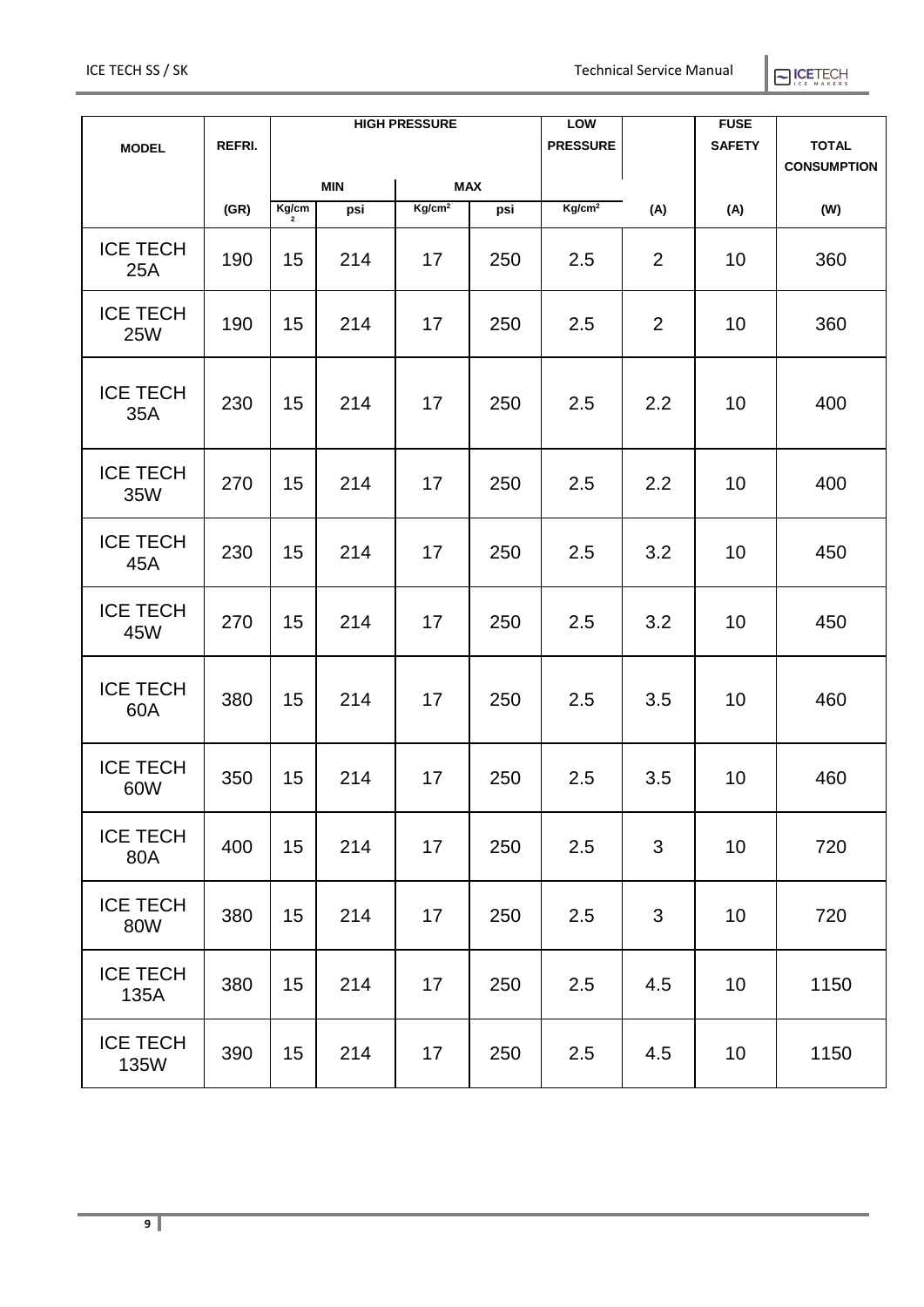# <span id="page-9-0"></span>**2.3. Production tables for Ice Flakers**

#### **ICE TECH 25**

| Tw/Ta          | 45    | 40     | 35 | 30 | 25     | 20 | 15 | 10 |
|----------------|-------|--------|----|----|--------|----|----|----|
| 35             | $\,6$ | $\, 8$ | 10 | 12 | 13     | 13 | 14 | 14 |
| 30             | 9     | 12     | 13 | 15 | $16\,$ | 17 | 17 | 17 |
| 25             | 12    | 15     | 16 | 18 | 19     | 20 | 20 | 20 |
| 20             | 15    | 17     | 19 | 20 | 22     | 22 | 23 | 23 |
| 15             | 17    | 19     | 21 | 23 | 24     | 25 | 25 | 25 |
| 10             | 19    | 21     | 23 | 25 | 26     | 26 | 27 | 27 |
| $\overline{5}$ | 21    | 23     | 25 | 26 | $27\,$ | 28 | 28 | 28 |

#### **ICE TECH 35**

| Tw/Ta | 45               | 40     | 35     | 30 | 25 | 20 | 15 | 10 |
|-------|------------------|--------|--------|----|----|----|----|----|
| 35    | $\boldsymbol{9}$ | 12     | 14     | 16 | 18 | 19 | 19 | 19 |
| 30    | $\boldsymbol{9}$ | 13     | 16     | 19 | 21 | 23 | 24 | 24 |
| 25    | 18               | 21     | 23     | 25 | 27 | 28 | 20 | 20 |
| 20    | 21               | 24     | 27     | 29 | 30 | 31 | 32 | 32 |
| 15    | 24               | $27\,$ | $30\,$ | 32 | 34 | 35 | 35 | 35 |
| 10    | 27               | $30\,$ | 33     | 35 | 36 | 37 | 38 | 38 |
| 5     | 29               | 32     | 35     | 37 | 39 | 40 | 40 | 40 |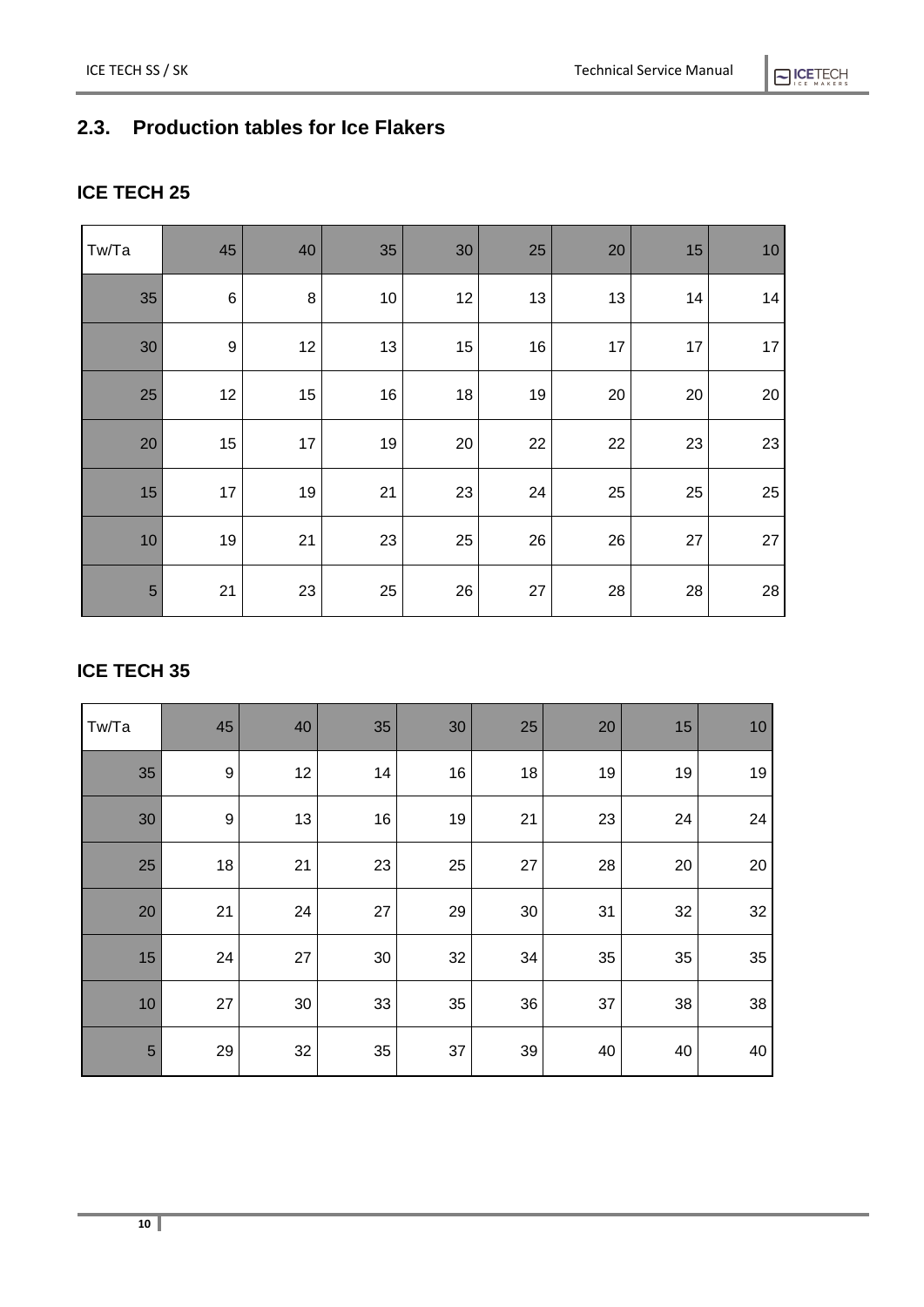# $\bigcap$  ICETECH

# **ICE TECH 45**

| Tw/Ta          | 45 | 40 | 35     | 30 | 25 | $20\,$ | 15 | $10$ |
|----------------|----|----|--------|----|----|--------|----|------|
| 35             | 11 | 15 | 19     | 21 | 23 | 24     | 25 | 25   |
| 30             | 17 | 21 | 25     | 27 | 29 | 30     | 31 | 31   |
| 25             | 23 | 27 | $30\,$ | 32 | 34 | 36     | 36 | 36   |
| 20             | 27 | 31 | 35     | 37 | 39 | 40     | 41 | 41   |
| 15             | 32 | 35 | 39     | 41 | 43 | 45     | 45 | 45   |
| 10             | 35 | 39 | 42     | 45 | 47 | 48     | 49 | 49   |
| $\overline{5}$ | 38 | 42 | 45     | 48 | 50 | 51     | 52 | 51   |

## **ICE TECH 60**

| Tw/Ta          | 45 | 40 | 35     | 30 | 25 | 20     | 15 | 10 |
|----------------|----|----|--------|----|----|--------|----|----|
| 35             | 14 | 19 | 23     | 26 | 28 | $30\,$ | 31 | 31 |
| $30\,$         | 21 | 26 | $30\,$ | 33 | 36 | 37     | 38 | 38 |
| 25             | 28 | 33 | 37     | 40 | 42 | 44     | 44 | 44 |
| 20             | 34 | 38 | 42     | 46 | 48 | 50     | 50 | 50 |
| 15             | 39 | 43 | 47     | 51 | 53 | 55     | 55 | 55 |
| 10             | 43 | 48 | 52     | 55 | 57 | 59     | 60 | 60 |
| $\overline{5}$ | 46 | 51 | 55     | 58 | 61 | 62     | 63 | 63 |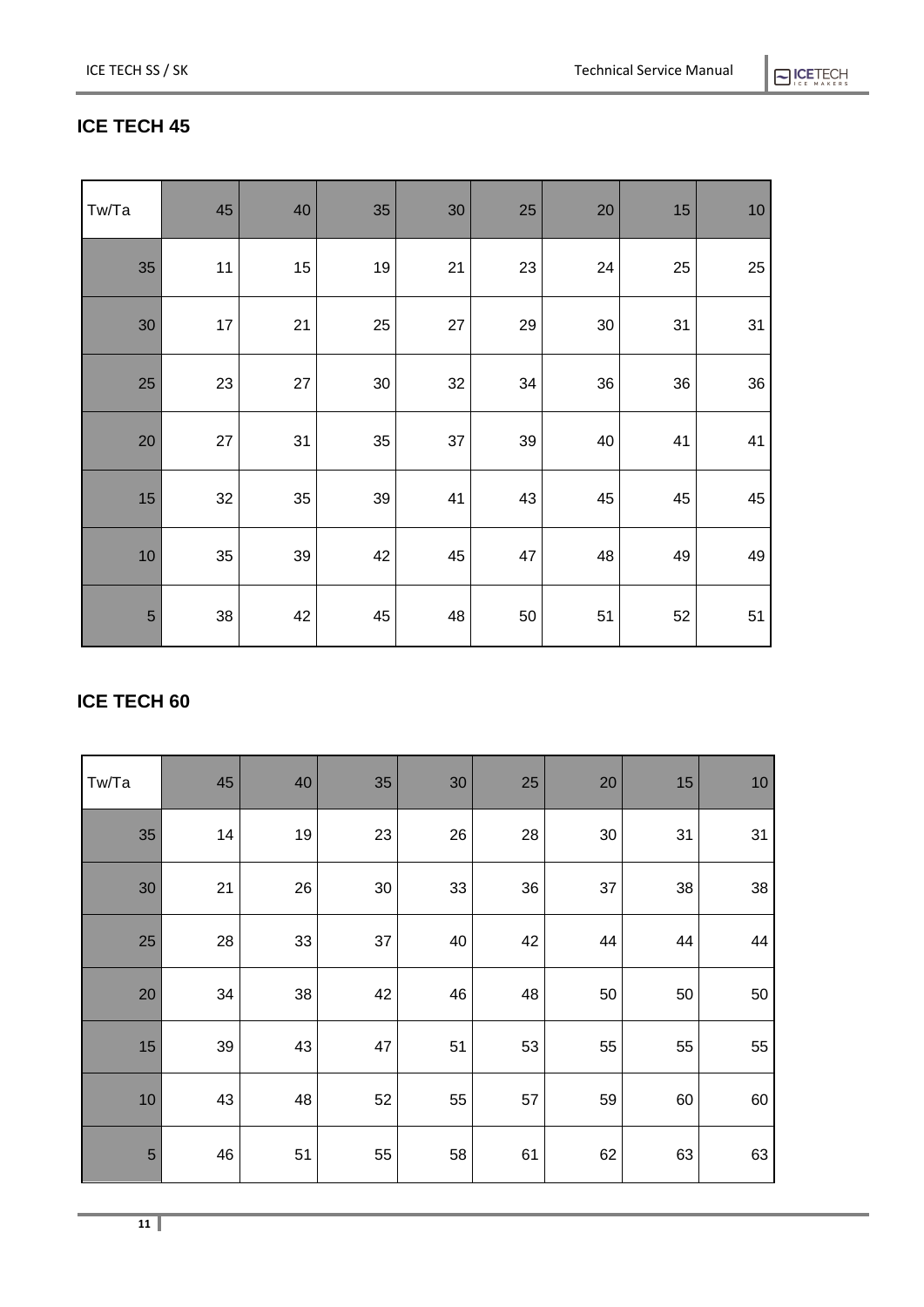# **ELCETECH**

#### **ICE TECH 80**

| Tw/Ta | 45   | 40     | 35   | $30\,$ | 25 | 20 | 15 | 10 |
|-------|------|--------|------|--------|----|----|----|----|
| 35    | $19$ | 26     | 31   | 36     | 39 | 41 | 42 | 42 |
| 30    | 29   | 36     | 41   | 46     | 49 | 51 | 52 | 41 |
| 25    | 38   | 45     | 50   | 54     | 58 | 60 | 61 | 61 |
| 20    | 46   | 53     | 58   | 62     | 66 | 68 | 69 | 69 |
| 15    | 53   | 59     | 65   | 69     | 72 | 75 | 76 | 75 |
| 10    | 59   | 65     | $71$ | 75     | 78 | 80 | 81 | 81 |
| 5     | 63   | $70\,$ | 75   | 80     | 83 | 85 | 86 | 86 |

#### **ICE TECH 135**

| Tw/Ta          | 45     | 40  | 35      | 30     | 25   | 20  | 15  | 10  |
|----------------|--------|-----|---------|--------|------|-----|-----|-----|
| 35             | $30\,$ | 40  | 48      | 55     | 60   | 63  | 65  | 64  |
| 30             | 45     | 55  | 63      | $70\,$ | 75   | 78  | 80  | 80  |
| 25             | 59     | 69  | $77 \,$ | 84     | 89   | 92  | 94  | 93  |
| 20             | $71$   | 81  | 89      | 69     | 101  | 104 | 106 | 105 |
| 15             | 81     | 91  | 100     | 106    | 111  | 115 | 116 | 116 |
| 10             | 90     | 100 | 109     | 115    | 120, | 123 | 125 | 125 |
| $\overline{5}$ | 98     | 108 | 116     | 123    | 128  | 131 | 132 | 132 |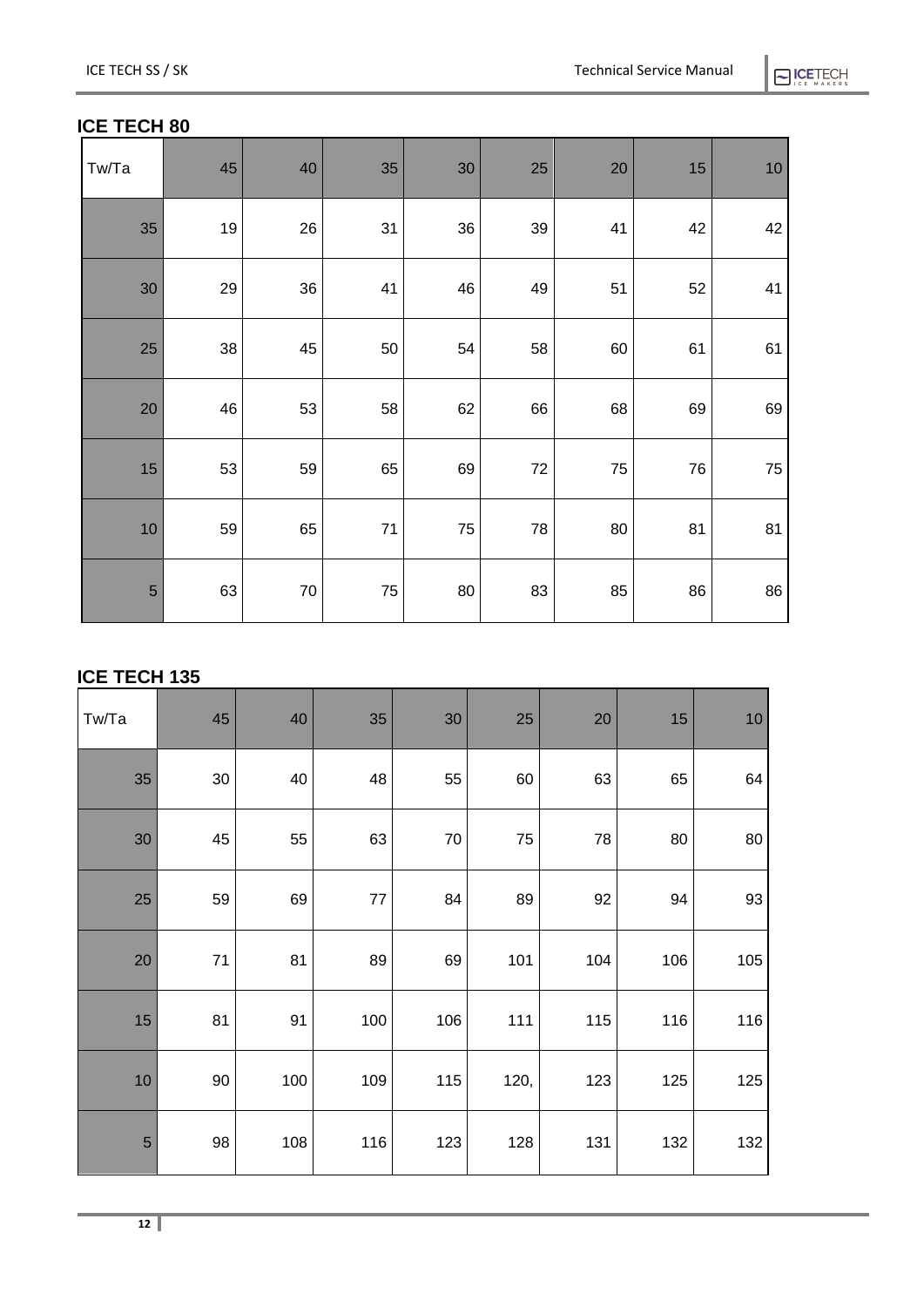# <span id="page-12-0"></span>*3. DELIVERY & UNPACKING*

Upon receipt, thoroughly inspect the packing container. If there appears to be damage to the container contact the shipper immediately. Unpack unit in the presence of delivery personnel noting any damage on the waybill.

ITV packing bears the "Green Point" on all models according to the European Directives on management of Packaging and Waste Disposal.

Be sure to include model name and serial number on all claims. Serial number is located in the following three places:

#### *(1) Packing*

There is a label stuck onto the cardboard packing bearing this serial number (1).

#### *(2) Machine body*

On the back of the machine (1).

#### *(3) Rating plate and serial number*

Located at the back of the machine.

Water cooled machines: check that the drainage hose at the back of the machine is in good condition. Verify that the installation kit is inside the bin, and has the following pieces: scoop, 3/4' water hose, two small filters and user manual.

In all models there is a large particle filter (5 micres) with accessories, and an ice dispersion cone.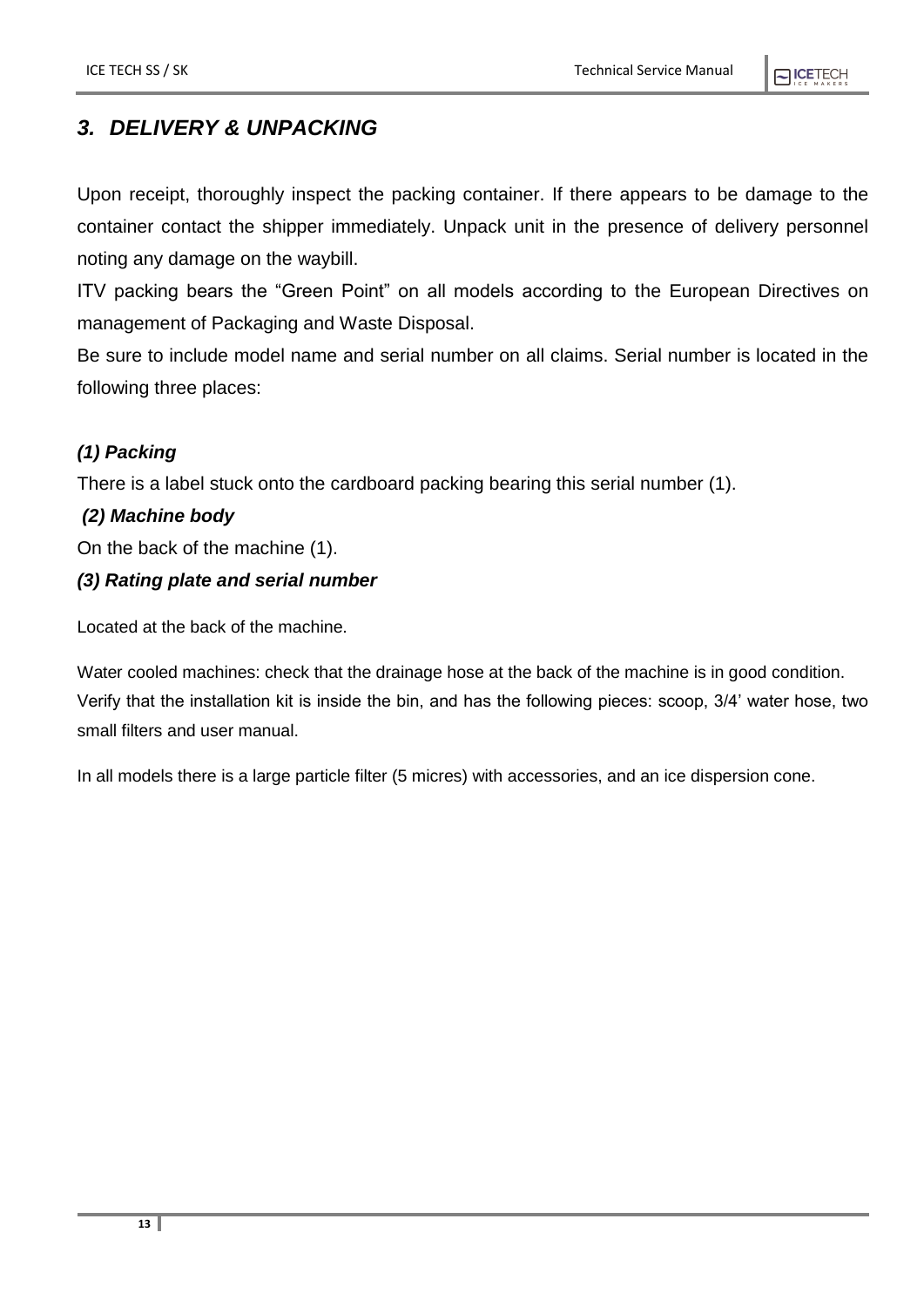

# **WARNING: DO NOT LEAVE PACKING MATERIALS (PLASTIC BAGS, CARDBOARD BOXES, ETC.) WITHIN REACH OF CHILDREN.**

# <span id="page-13-0"></span>*4. INSTALLATION*

The ice cube maker is delivered on a small wooden pallet and is protected with a cardboard box and packaging. Loosen the cardboard box by cutting the straps, then lift vertically.

After having removed the packaging, make sure the machine is complete. If in doubt do not use it and go to the distributor who sold it to you.

This operation has to be performed with the wooden base structure firmly placed on the ground. All packaging elements (plastic bags, cartons, etc.) must not be left at children's reach, since they are a potential source of danger.

Place the machine where it is to be installed, and verify, using a level control, that the machine is in a horizontal position.

#### **IMPORTANT!**

If the gap between the back of the machine and the wall of the room/bar is not sufficient, or if it is going to receive hot air from another machine, we strongly advise you, in case of not being able to change the location of the machine, to **INSTALL A WATER-COOLED MACHINE.**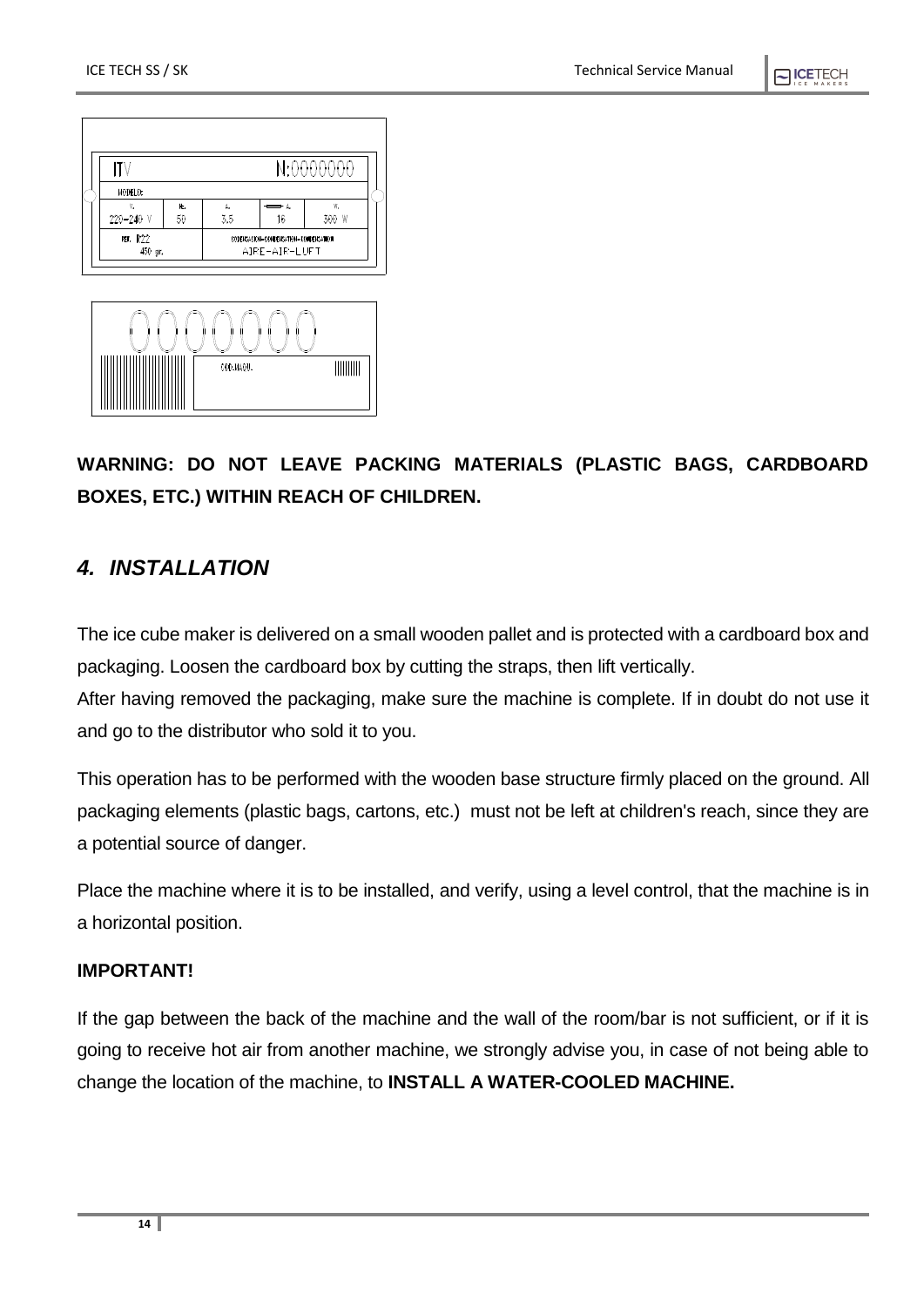Bear in mind the previous considerations if the premises where the machines is located are very dusty, or smoky. If possible make arrangements so that the machine may be moved frontwise in order to carry out maintenance.

#### <span id="page-14-0"></span>**4.1. Recommended placement of unit**

#### **IMPORTANT!**

ICETECH machines are intended to operate at room temperature between 5°C and 43°C and with water temperature ranging between 5°C and 35°C. You may encounter evaporator/gearbox malfunctions should the machine run at temperatures below the recommended minimum. When running above maximum recommended temperatures you can expect shorter compressor life and decreased production.

Air-cooled units receive air input via front of machine and expel air through rear grille.

#### **IMPORTANT!**

If front and/or rear ventilation is inadequate, obstructed, or in close proximity to other heat producing machinery, use of a water-cooled unit is strongly recommended.

The above mentioned also applies should unit be installed in an area where dust, smoke, or other airborne pollutants may be present. Units—especially air-cooled ones—should not be installed in kitchens. To facilitate access to condenser and/or water pressure valve, allow sufficient space at front of the machine. Ensure that flooring is firm and even.

#### <span id="page-14-1"></span>**4.2. Water and Drainage**

Water quality influences ice hardness, flavour, and quality as well as condenser life. Keep in mind the following points:

- a) WATER IMPURITIES: Major impurities are eliminated by filters provided. Filters should be cleaned regularly depending on purity of water. For minor impurities we recommend installing a 5-micron filter.
- b) WATER WITH MORE THAN 500 PPM: Ice will be less hard and tend to adhere. Lime deposits may impede proper functioning. In water cooled models, condenser obstruction is likely. Installation of a high quality water softener is recommended.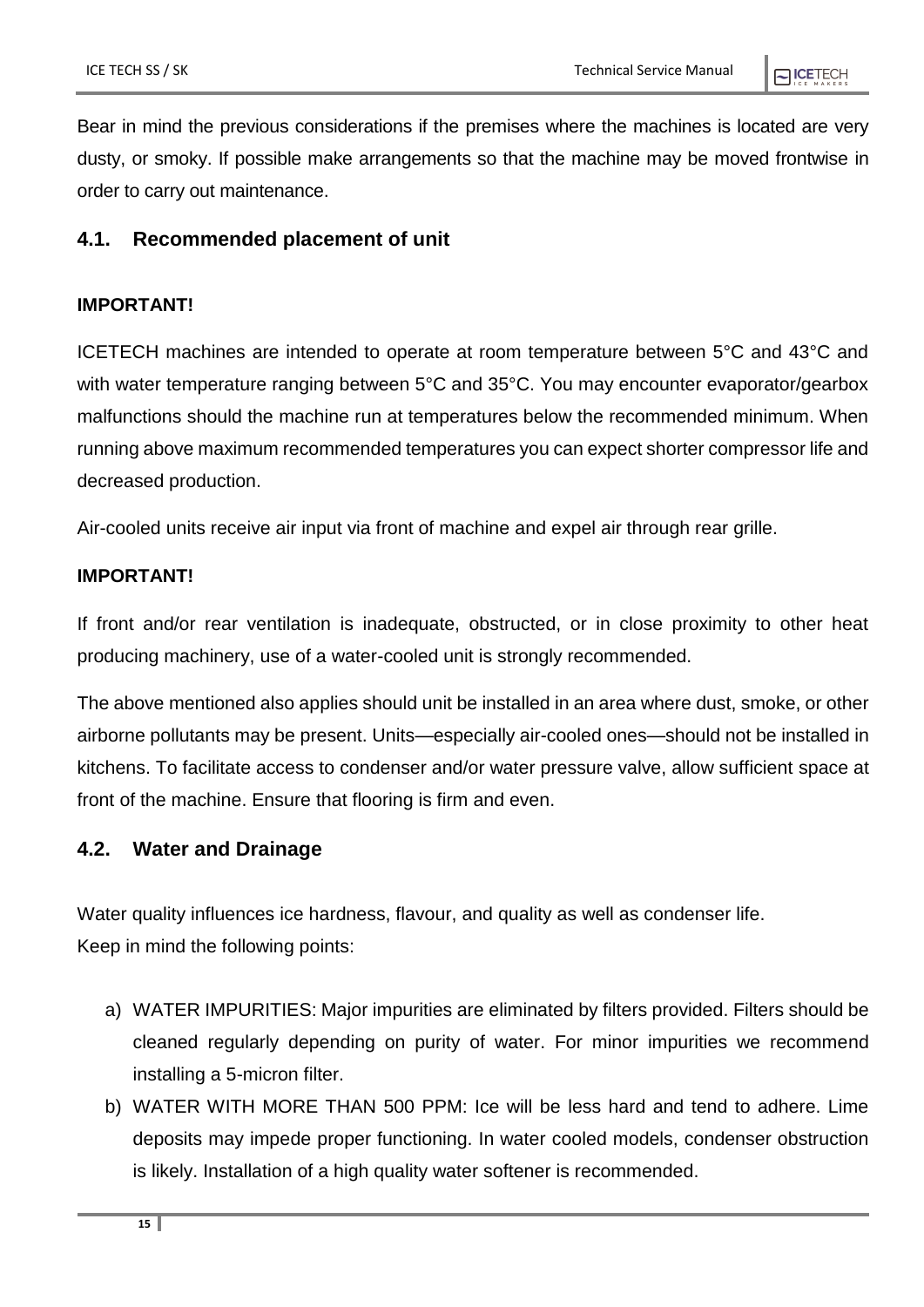c) CHLORINATED WATER: Chlorine taste can be avoided by installing a carbon filter

#### **(NOTE: You may encounter water with all aforementioned properties.)**

d) PURIFIED WATER: A 10% reduction in overall production may occur.

#### <span id="page-15-0"></span>**4.3. Connecting unit to water source (water-cooler units)**

- Use 1.3 m. flexible tube (with the two filters attached) provided. NOTE: We advise using a single faucet fixture.
- Water pressure should be between 0.7 and 6 Kgs/cm2. (10/85 Psi.)
- If water pressure exceeds these values, installation of appropriate corrective units will be necessary.

• It is important that water tubing does not come close to or in contact with any heat sources or heat generated by unit as this could decrease production.

#### <span id="page-15-1"></span>**4.4. Connecting unit to drain (water-cooled models)**

• Drain must be located at least 150mm below machine level. Drain tube must have an inner diameter of 30mm and a minimum gradient of 3 cm per metre.

#### <span id="page-15-2"></span>**4.5. Electrical connection**

• Unit is provided with a 1.5 m cord and Schucko socket.

•It is recommended to install a switch and adequate fuses. Nominal voltage and intensity are indicated on rating plate as well as on this manual's technical pages. Voltage fluctuations greater than 10% can cause problems or prevent machine from starting.

•Line to base of plug must have a minimum section=2.5 mm<sup>2</sup>.

•Be sure voltage indicated on rating plate corresponds to that of mains supply.

#### **IMPORTANT!**

Supply socket must be properly earthed. Be sure to check standard for country where appliance is going to be installed.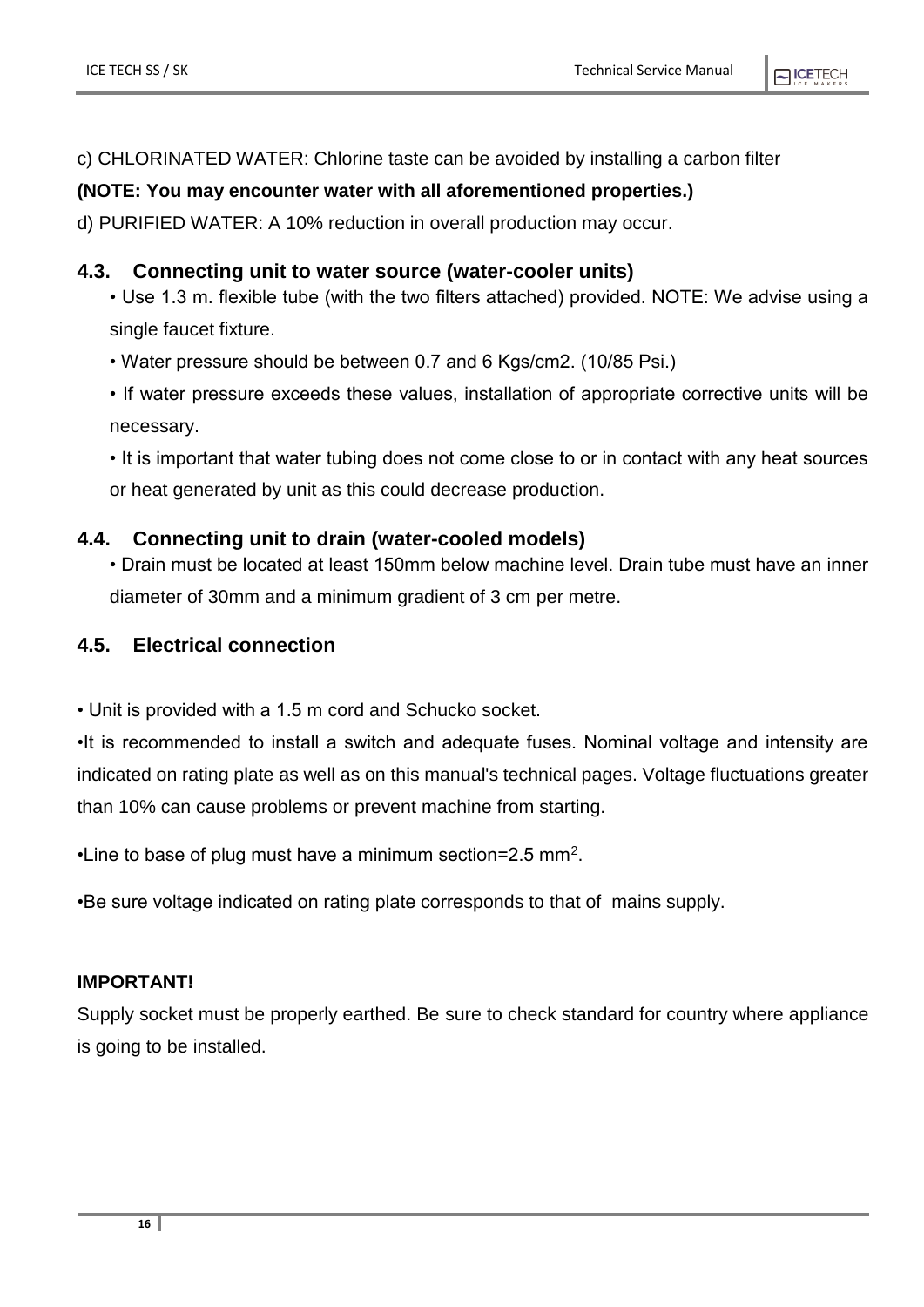### PICETECH

### <span id="page-16-0"></span>*5. OPERATION*

#### <span id="page-16-1"></span>**5.1. Preliminary check**

- a) Is machine levelled?
- b) Are voltage and frequency of mains supply the same as indicated on rating plate?
- c) Is drainage system working properly?
- d) Is air circulation and room temperature adequate? (Air-cooled models)

| <b>AMBIENT TEMPERATURE</b> | <b>WATER TEMPERATURE</b> |
|----------------------------|--------------------------|
|                            |                          |

| MAXIMUM        | $40^{\circ}$ C | $35^{\circ}$ C |
|----------------|----------------|----------------|
| <b>MINIMUM</b> | $5^{\circ}$ C  | $5^{\circ}$ C  |

e) Is water pressure adequate?

| <b>MAXIMUM</b> | $0.7$ Kg/cm2 |
|----------------|--------------|
| <b>MINIMUM</b> | 6 Kg/cm2     |

**ATENTION:** Check that voltage and mains frequency is the same as in the rating plate.

#### <span id="page-16-2"></span>**5.2. Starting up**

Once preliminary check has been completed (ventilation, connections, temperature, etc.), proceed as follows:

- 1) Open water faucet. Check for leaks.
- 2) Plug machine into electricity mains supply.
- 3)Push the (blue) switch found on the machina front side.
- 4) Ensure that there are no strange vibrations or scraping sounds
- 5) Check that the water curtain moves freely
- 6) Verify that spray nozzles are all working
- 7) After 10 minutes, check that the water bin has no leaks on the maximum level overflow.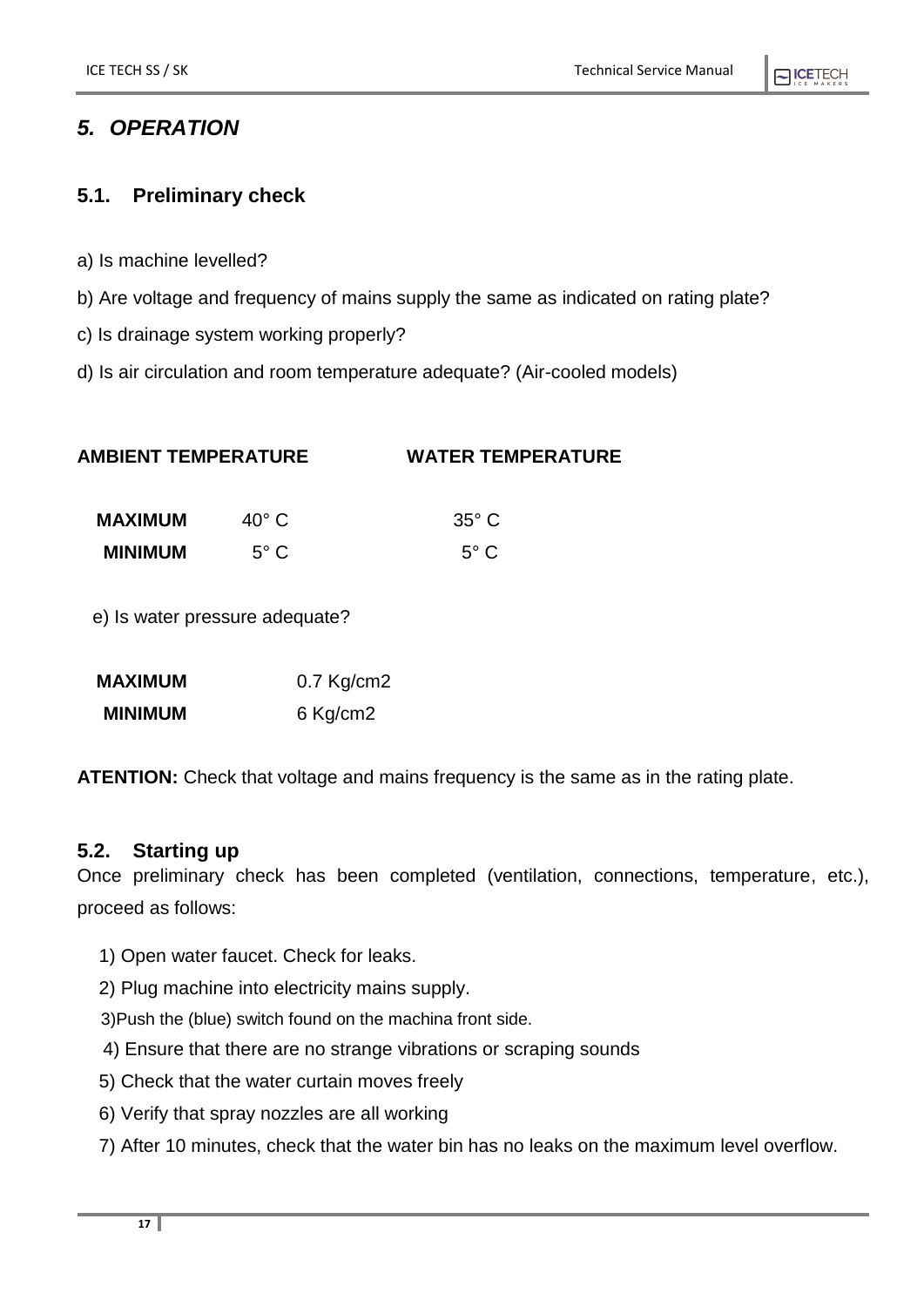8) At the cycle's end, there should be frost formed on the compressor inlet tube except for the last 50 mm.

#### **IMPORTANT!**

Advise the final user on maintenance procedures which are not included in warranty, as well as those breakdowns caused by neglect of proper maintenance procedures.

#### <span id="page-17-0"></span>*6. ADJUSTMENTS*

#### *Condenser water valve pressostat*

This pressostat controls high pressure by opening and closing the condenser water valve. Differential is a fixed 1 Kg/cm<sup>2</sup> (14 psi.). The valve closes at 16 Bar (228 psi.) which is equivalent to a water exit temperature of 38ºC. Below this pressure it will be difficult to unstick the cubes in the defrosting stage. Above this pressure, compressor life and ice production are both reduced. Pressure can be increased by turning the small screw on the pressostat clockwise. A full turn is equivalent to about 1.5 Bar.



#### *Pressure Control*

#### *Fan pressostat (air condensation)*

Pressure Control operates on high pressure by starting and stopping fan. Differential is a fixed (1Bar or 14 psi.) Cut-off pressure must be 16 Bar (228 psi.) Low pressure values may cause gearbox malfunction. Pressure values higher than 16 Kg/cm2 may shorten compressor life and diminish ice production.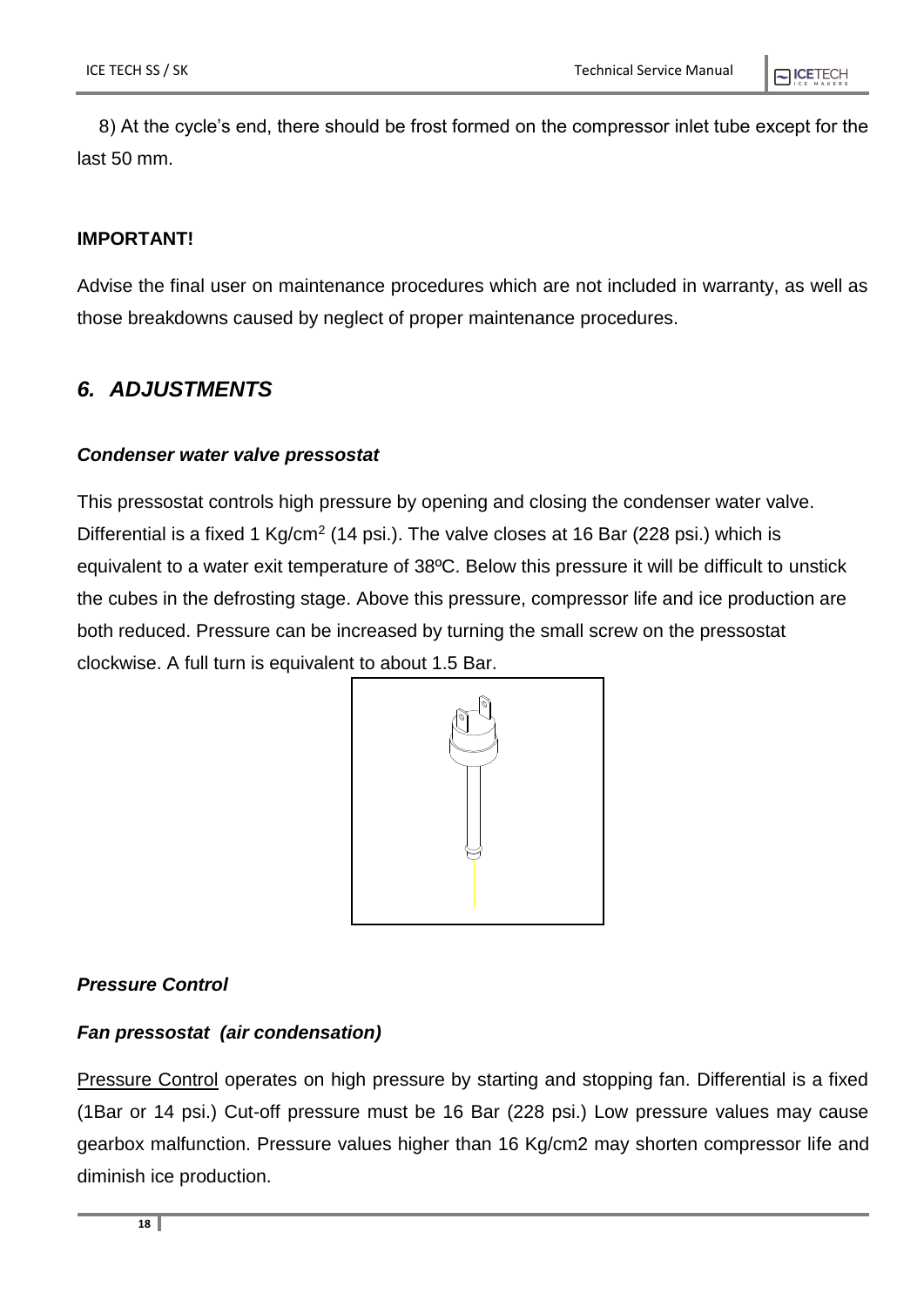Pressure can be regulated by rotating screw on Pressure Control Valve (clockwise to increase pressure). One full turn is aquivalent to about 1.5 Bar.

#### *Safety pressostat*

This safety device trips when pressure is too high. Pressure might reach the limit when: a) Air circulation is not sufficient, room temperature is too high, condenser is dirty or fan motor is broken. (air-cooled models) b) Insufficient water in the cooling circuit, inlet water temperature is too high or fan motor is broken (water -cooled models).

#### **HIGH PRESSURE SET POINTS (non-adjustable):**

27-21 Kg/cm2 (380-296 Psi.)

# <span id="page-18-0"></span>*7. MAINTENANCE AND CLEANING INSTRUCTIONS*

#### **IMPORTANT!**

\*\*Maintenance and cleaning procedures as well as problems derived from failing to carry them out are not covered by the warranty.

Proper maintenance is essential to obtain favourable ice quality and optimum functioning of unit. Frequency depends on water quality and characteristics of room where unit is installed.

#### **IMPORTANT:**

\*\* Maintenance/cleaning procedures should take place at least once every six months. If concentration of air pollutants is high, complete procedures on a monthly basis.

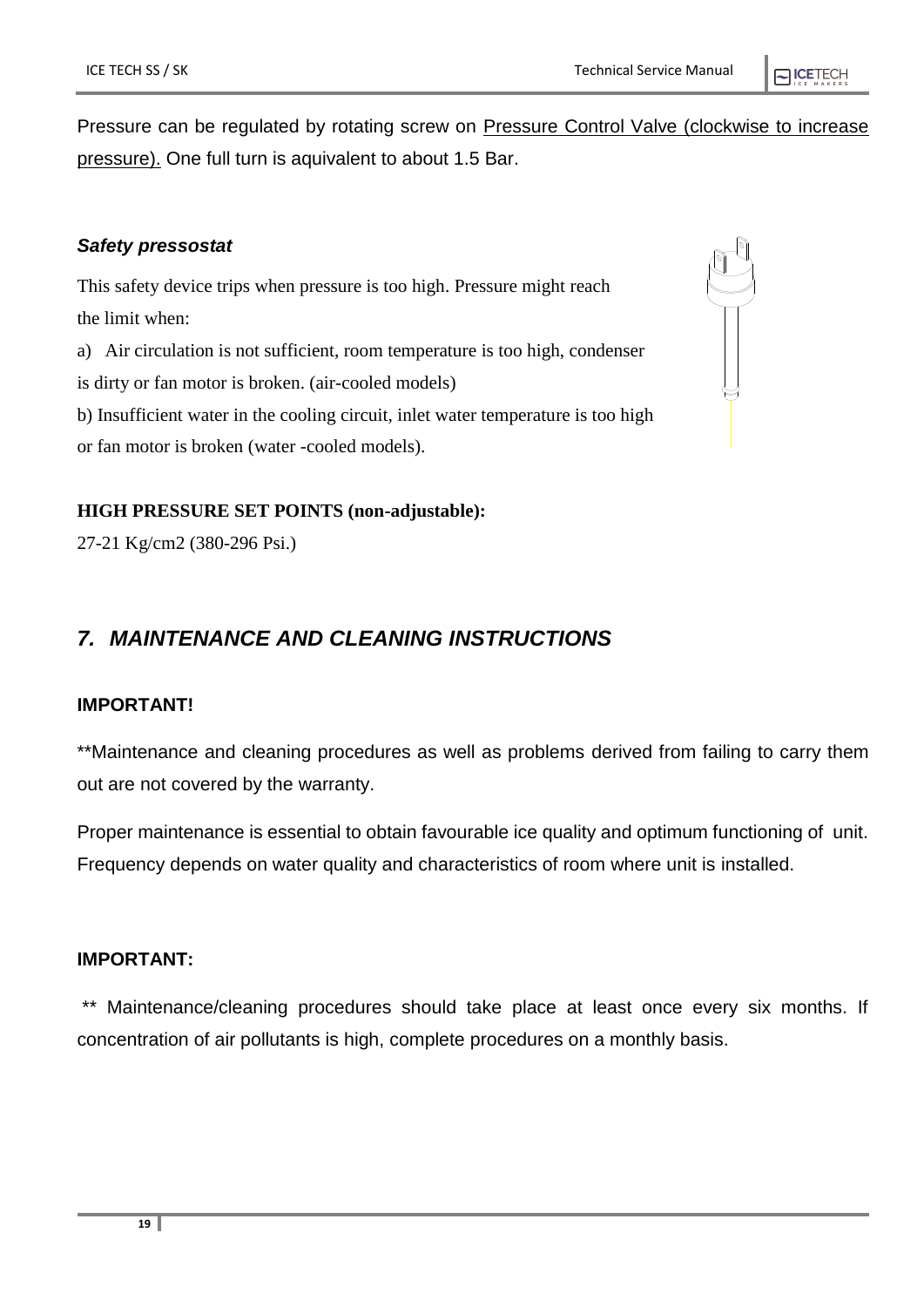#### **MAINTENANCE TABLE:**

| <b>PROCEDURE</b>                           | <b>MONTHLY</b>                                              | QUARTERLY                                                   | <b>HALF</b><br><b>YEARLY</b> | <b>YEARLY</b>                                               | <b>BIENNIAL</b>                                                               | <b>DURATION</b> |
|--------------------------------------------|-------------------------------------------------------------|-------------------------------------------------------------|------------------------------|-------------------------------------------------------------|-------------------------------------------------------------------------------|-----------------|
| Air condenser<br>cleaning                  | ***                                                         | ***                                                         | . .                          | ╻╻                                                          | . .                                                                           | 30 minutes      |
| Water condenser<br>cleaning                |                                                             |                                                             |                              | 000                                                         | .                                                                             | 90 minutes      |
| Inyectors cleaning                         |                                                             | 000                                                         | 000                          | .                                                           | .                                                                             | 30 minutes      |
| <b>Fabrication head</b><br>filter cleaning |                                                             |                                                             | 000                          | .                                                           | .                                                                             | 30 minutes      |
| Water circuit<br>cleaning                  |                                                             | 000                                                         | 000                          |                                                             | .                                                                             | 45 minutes      |
| Sanitary cleaning                          |                                                             | 000                                                         | 000                          | .                                                           | .                                                                             | 30 minutes      |
| Water filter<br>cleaning/replacement       | 000                                                         | 000                                                         | . .                          | . .<br>. .                                                  | .                                                                             | 30 minutes      |
| Gearbox cleaning                           | $\overline{\diamond\diamond\diamond}$                       | $\textcolor{blue}{\blacklozenge\blacklozenge\blacklozenge}$ | ◈◈◈                          | $\textcolor{blue}{\blacklozenge\blacklozenge\blacklozenge}$ | $\color{blue}\blacklozenge\color{blue}\blacklozenge\color{blue}\blacklozenge$ |                 |
| General unit cleaning                      | $\textcolor{blue}{\blacklozenge\blacklozenge\blacklozenge}$ | ◈◈◈                                                         | ◈◈◈                          | $\textcolor{blue}{\blacklozenge\blacklozenge\blacklozenge}$ | $\color{blue}\blacklozenge\color{blue}\blacklozenge\color{blue}\blacklozenge$ |                 |

**\*\*\*** Depending on room characteristics

DDD Depending on water quality

◈ ® Carried out by owner

**Essential** 

Maintenance and cleaning procedures as well as problems derived from failing to carry them out ARE NOT COVERED BY THE WARRANTY. Service personnel will invoice you for travel expenses, time invested and materials required for maintenance and cleaning of unit.

# <span id="page-19-0"></span>*8. MAINTENANCE AND CLEANING PROCEDURES*

**WARNING: Unit should always be disconnected during maintenance/cleaning procedures.**

#### *Water Condenser*

- 1) Disconnect machine.
- 2) Close water faucet.
- 3) Disconnect water entry/exit from condenser.
- 4) Prepare a solution of 50% phosphoric acid in distilled water.
- 5) Distribute solution through condenser. (Solution is more effective at 35°-40°C).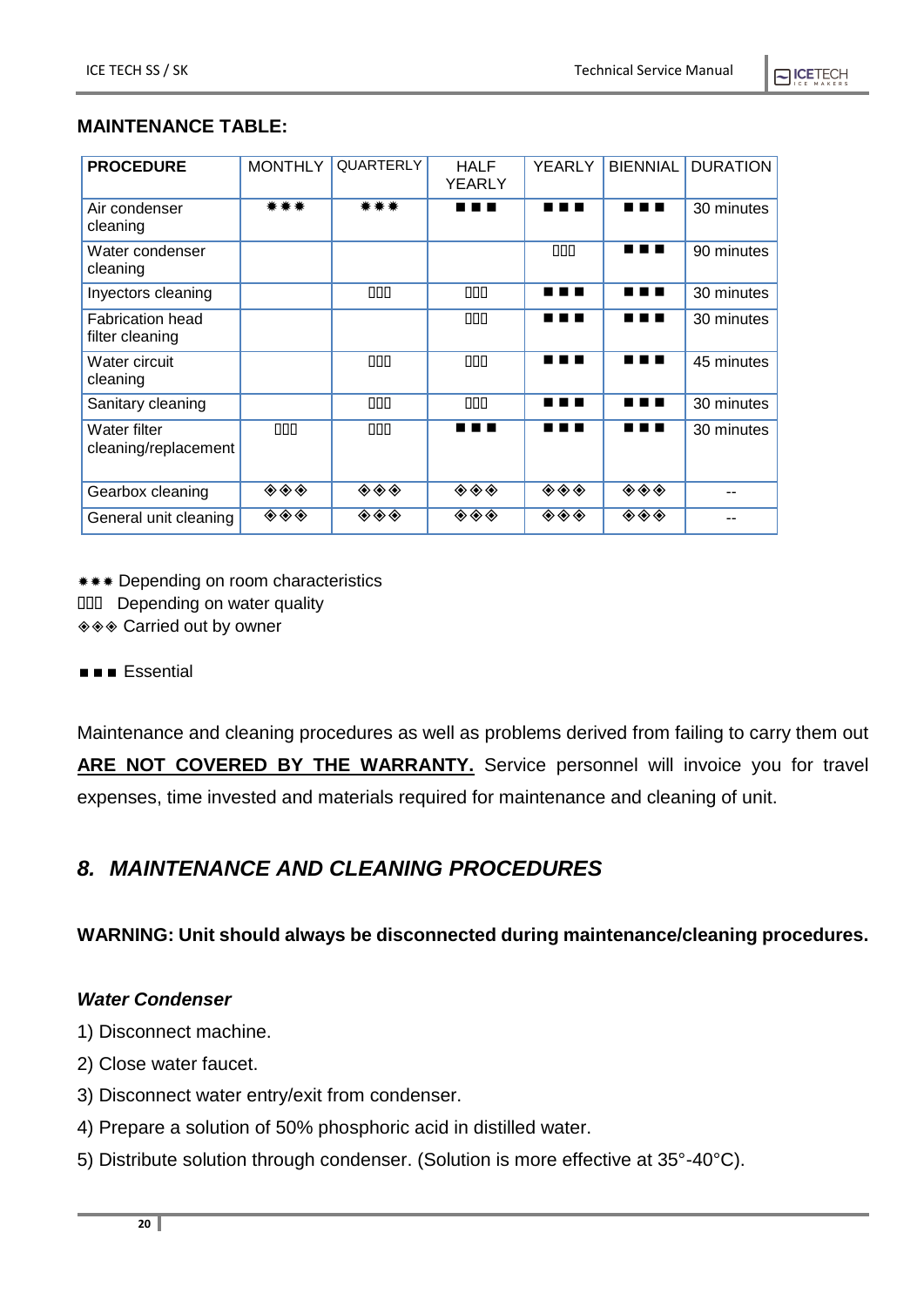#### **WARNING!**

#### **DO NOT USE HYDROCHLORIC ACID**

#### *Air Condenser*

1) Disconnect machine.

- 2) Close water faucet.
- 3) Clean condenser using a vacuum cleaner, soft brush and/or low-pressure air.

#### *Evaporator/Water Trough*

- 1) Disconnect machine.
- 2) Remove drain plug situated in lower bearing.
- 3) Use a container to collect water.Allow water to flow for 2 to 3 minutes.
- 4) Close water entrance and replace plug.Prepare a solution of 50% phosphoric acid in distilled water.

#### *Do not use hydrochloric acid.*

- 5) Slowly pour solution into water deposit. (Solution is more effective at 35°-40°C).
- 6) Let solution stand for 20 minutes.
- 7) Remove lower plug and empty deposit.
- 8) Replace plug.
- 9) Fill container with solution to maximum capacity.
- 10)Connect machine and wait for unit to automatically shut off when remaining liquid drains.

#### **WARNING:\*\* Discard ice produced during cleaning procedure.**

- 11)Disconnect machine.
- 12)Remove plug.
- 13)Open faucet and let water run for 2 to 3 minutes.
- 14)Close faucet, place plug, open faucet and connect the machine.
- \*\*At this point sanitary cleaning starts
- 15)Slowly add bleach to water deposit for at least 5 minutes.
- 16)Allow machine to make ice for at least 15 minutes.
- WARNING:\*\* Discard ice produced during cleaning procedure.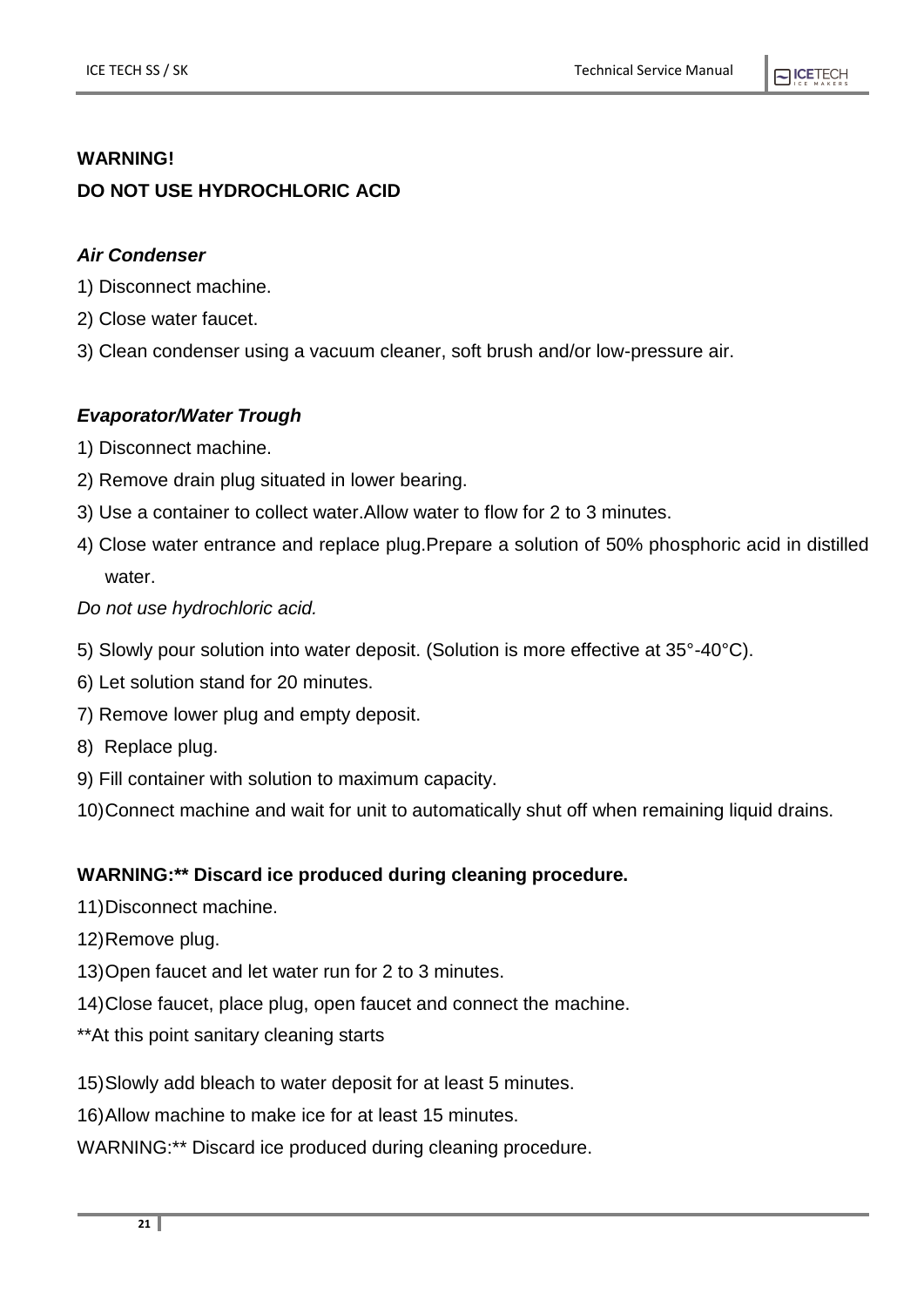17)Disconnect unit, place cover and check for water leaks.

18)Change joint in water plug if necessary.

19)Replace filters if necessary. (Machines provided with 5mm filters).

20)Reconnect machine.

#### *Cleaning the ice bin*

1) Unplug the machine, turn off water supply, and empty storage bin of ice

2) Wipe with a kitchen cloth soaked in bleach and detergent

3) If white lime stains do not vanish, rub with some lemon or vinegar, wait for a few minutes and wipe with the cloth again.

4) Rinse with plenty of water, dry, and run the machine

#### *Cleaning the outside of the machine*

Follow the same procedure as for the ice bin.

#### *Spray nozzles and connecting pipes*

1) Remove the curtain (it can be cleaned with vinegar or phosphoric acid, rinse, clean with bleach, rinse)

2) Remove the metal grill and clean likewise

3) Pull the connecting pipe upwards with some force.

4) Remove the spray nozzles by pulling them out one by one from the square pipe, and remove the pipe ends. Clean everything

5) Pull out the round wire mesh filter with some force.

6) Put everything back together again.

ATTENTION; IT IS ESSENTIAL THAT SPRAY NOZZLES ARE COMPLETELY PERPENDICULAR, OTHERWISE SOME CUBES MAY NOT BE FORMED WELL.

7) Place the grill over the nozzles, with the back spots secure.

8) Install the curtain, ensuring that all of the strips can move freely.

9) Run the machine but discard the first set of ice cubes.

#### *Cleaning the water inlet filters*

These round wire gasket filters placed on either end of the water hose to mains, often become blocked in the first few days of use, especially when the plumbing installation is new. Clean them under a jet of water.

#### *Checking for water leaks*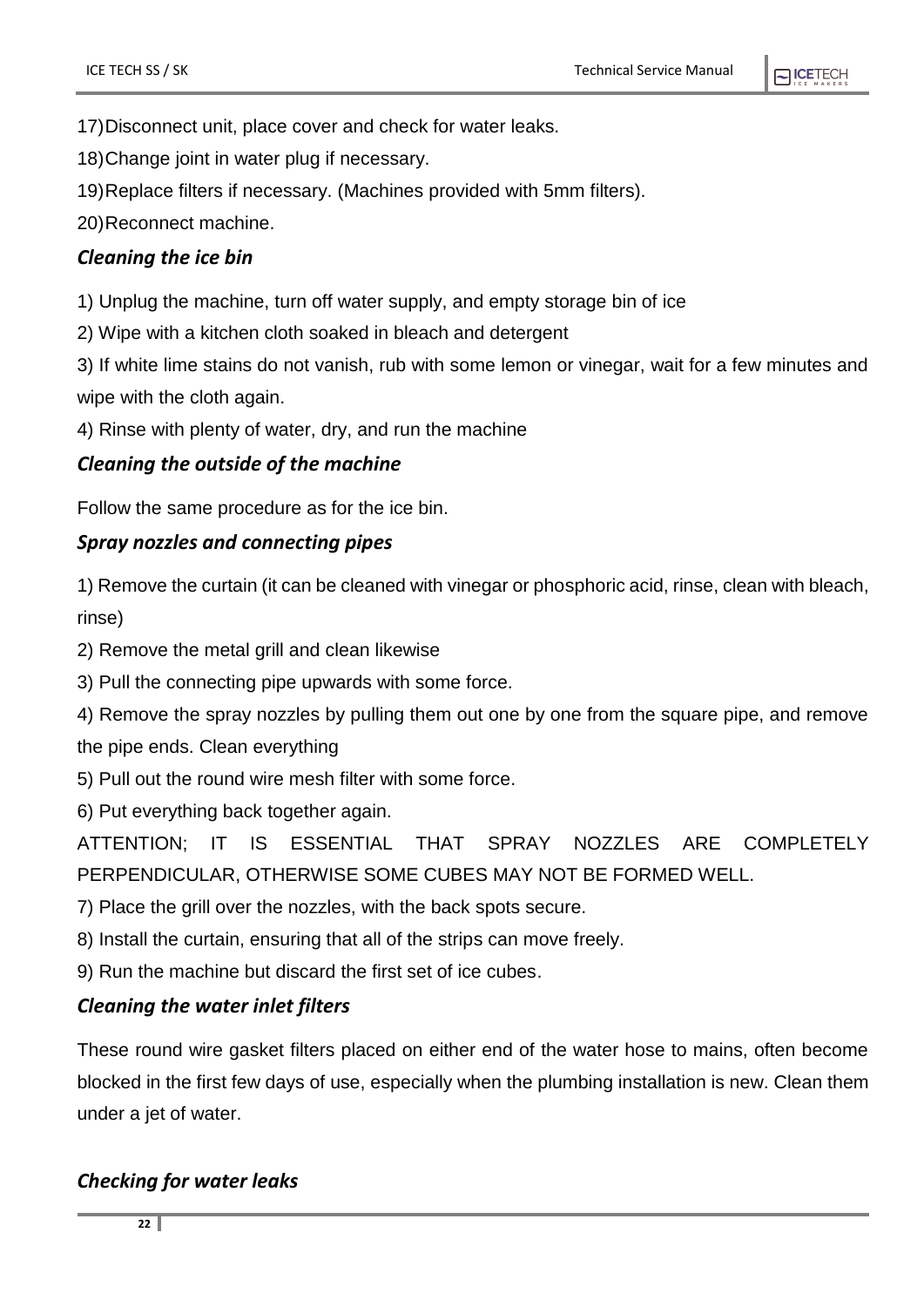This must be done whenever maintenance is carried out on the machine: check all water connexions, braces, tubes and hoses in order to eliminate leaks and prevent breakages and flooding. Check that the valve closes tightly on models with an automatic cleaning system.

#### <span id="page-22-0"></span>**8.1. Special advise concerning R-404 Refrigerant**

- R-404 is a mixture of 3 liquid-phase gases. On evaporating, the 3 component gases separate
- Always use the liquid phase valve (at the end of condenser or accumulator) for refills and purges.
- When replacing a compressor, wash inside of circuit with a suitable solvent + pump, dry with nitrogen gas, REPLACE THE DRIER WITH ONE SUITABLE FOR R-404, which must also have ANTI-ACID properties.
- If you need to add oil, use one which is specific for R-404 (POE). If you are in doubt, contact the machine manufacturer.
- If there is a leak anywhere in the circuit where R-404 in the GAS phase, and a refill of over 10% is required, then ALL THE GAS IN THE CIRCUIT MUST BE PURGED AND THEN REFILL AS DESCRIBED PREVIOUSLY (LIQUID PHASE VALVE)
- When charging via low-pressure valve, do not start compressor immediately, allow about one hour for liquid to gasify.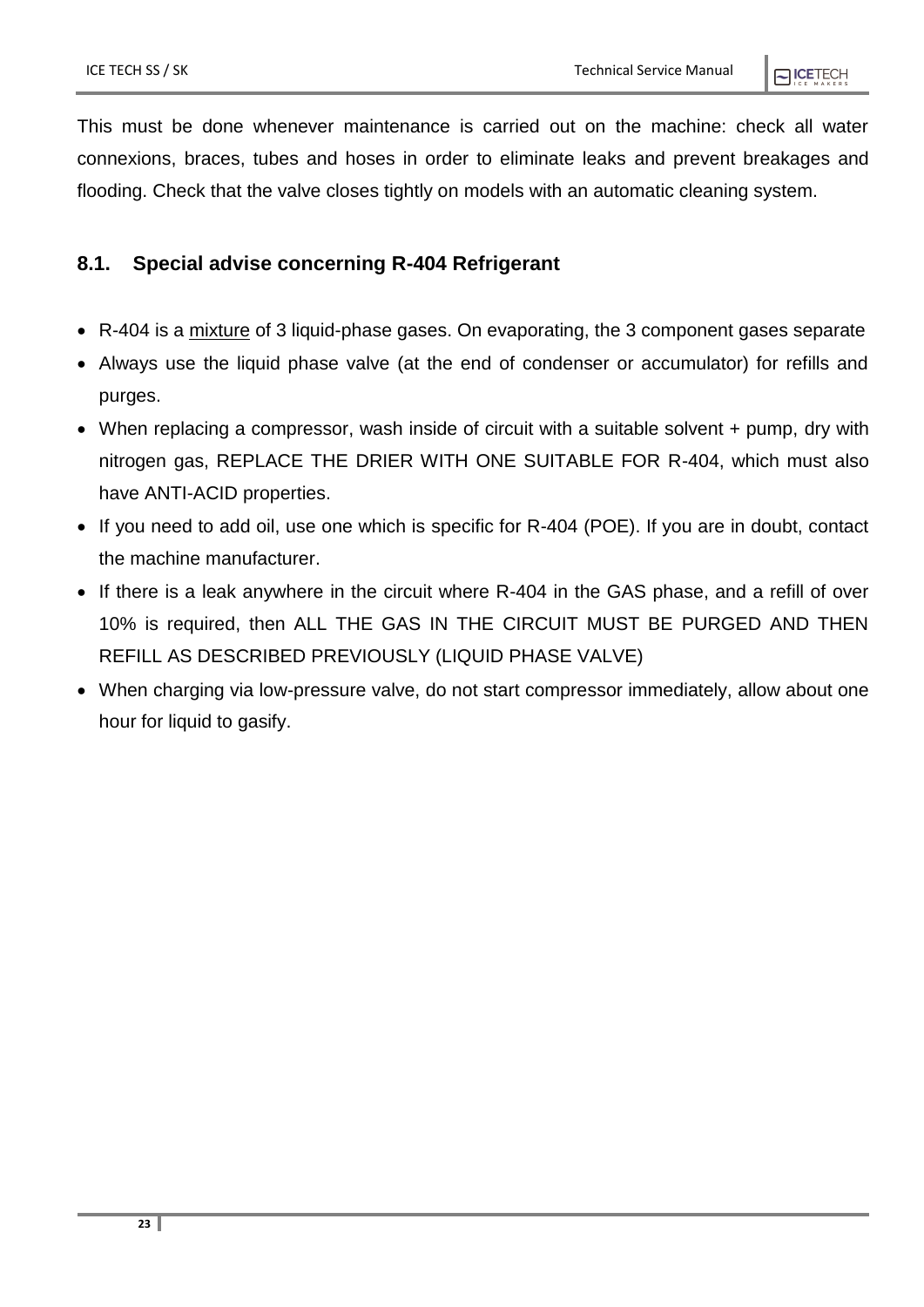$\bigcap$  ICETECH

# <span id="page-23-0"></span>*9. TROUBLESHOOTING*

| <b>PROBLEM</b>                    | POSSIBLE CAUSES                          | <b>SOLUTION</b>                 |
|-----------------------------------|------------------------------------------|---------------------------------|
|                                   |                                          |                                 |
| 1) None of the electrics work.    | The machine is not plugged in.<br>A)     | A) Plug the machine.            |
|                                   | B) The line fuse has blown.              | B) Replace fuse.                |
|                                   | C) The current line is wrongly connected | C) Check connections.           |
|                                   | in the junction box.                     |                                 |
|                                   | D) The cut off micro-switch is faulty or | D) Check, adjust or change.     |
|                                   | wrongly adjusted.                        |                                 |
|                                   | E) Safety pressostat faulty.             | E) Replace.                     |
|                                   |                                          |                                 |
| 2) All the electrics work except  | A) Loose wire.                           | Check connections.<br>A)        |
| compressor.                       | B) Faulty relay.                         | Replace relay.<br>B)            |
|                                   | C) Faulty "Klixon".                      | Replace Klixon.                 |
|                                   | D) Faulty compressor.                    | Replace compressor.<br>D'       |
|                                   |                                          |                                 |
| 3) All the electrics work but the | A) Voltage too low.                      | A) Check voltage.               |
| compressor "klixons" (cycles      | B) Dirty condenser.                      | Clean condenser.<br>B)          |
| intermitenttly).                  | C) Obstruction in air circulation.       | Move machine to a correct<br>C) |
|                                   |                                          | position.                       |
|                                   | D) Fan has broken.                       | Replace fan.                    |
|                                   | E) Starter capacitor faulty.             | E) Replace condenser.           |
|                                   | F) Fan presostat faulty or wrongly       | F) Replace or adjust presostat. |
|                                   | adjusted.                                |                                 |
|                                   | G) Water presostat valve faulty or       | G) Replace or adjust.           |
|                                   | wrongly adjusted.                        |                                 |
|                                   | H) Cooling water pressostat is faulty or | H) Adjust or change.            |
|                                   | badly adjusted.                          |                                 |
|                                   | Cooling water entry valve is faulty.     | I) Change.                      |
|                                   | J) Non-condensable gases in system.      | J) Purge system.                |

| 4) Everything appears to be running $(A)$ Unprimed pump. |                                           | A) Check overflow, water bin for     |
|----------------------------------------------------------|-------------------------------------------|--------------------------------------|
| correctly but no ice is being made in the                |                                           | leaks, water entry valve and prime   |
| evaporator.                                              |                                           | the pump.                            |
|                                                          | B)<br>Faulty pump.                        | B) Replace.                          |
|                                                          | C) Water does not enter into the bin.     | C) Check water entry valve and       |
|                                                          |                                           | change if is necessary.              |
|                                                          | There is water in the gas circuit.<br>D)  | D) Replace the drier, empty the      |
|                                                          |                                           | refrigerant (vacuum) and charge      |
|                                                          |                                           | new refrigerant.                     |
|                                                          | E) Water tray is dry.                     | E) Check overflow pipe and for       |
|                                                          |                                           | leaks. Inspect draining valve in     |
|                                                          |                                           | machines with automatic cleaning     |
|                                                          |                                           | system.                              |
|                                                          | F) Freezing system is faulty (dirty       | F) Clean condenser, check all the    |
|                                                          | condenser, water presostat or entrance    | system components: pressostat,       |
|                                                          | adjusted<br>faulty or<br>wrongly<br>valve | inlet valve,<br>refrigerant<br>water |
|                                                          | insuficient refrigerant.                  | charge, etc.                         |

| 5) Ice cubes form correctly but do not $ A\rangle$ Water inlet filters dirty.<br>unstick. |                              | A) Clean filters on both ends of<br>water hose to mains.                                                    |
|-------------------------------------------------------------------------------------------|------------------------------|-------------------------------------------------------------------------------------------------------------|
|                                                                                           | B) Low water pressure.       | Increase water pressure if<br>B)<br>possible. (This can often be done)<br>by removing flowmeter on faucet). |
|                                                                                           | C) Faulty fan or pressostat. | Check fan and re-adjust<br>C)<br>pressostat or replace.                                                     |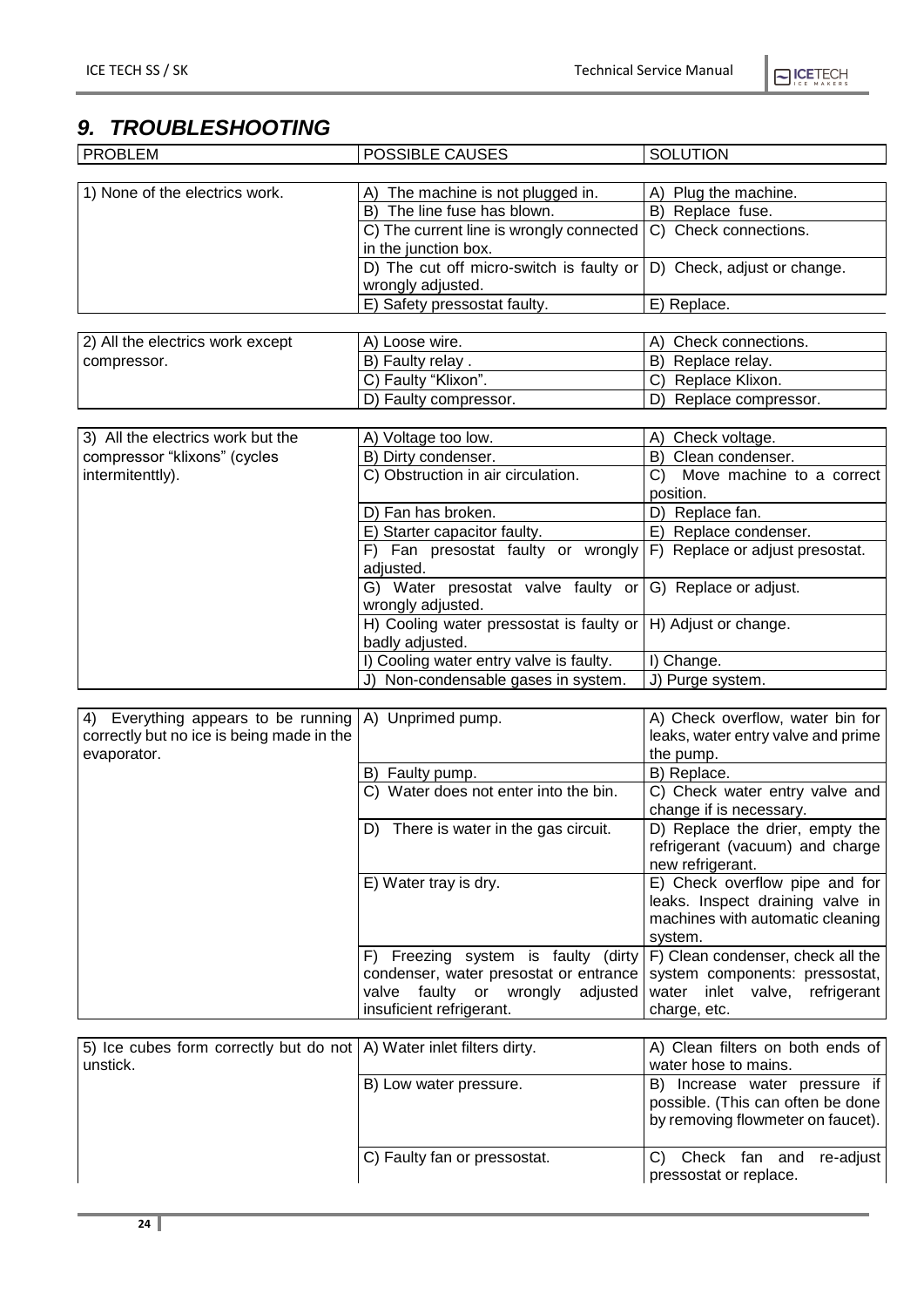$\bigcap$  ICETECH

| <b>PROBLEM</b> | POSSIBLE CAUSES                                     | <b>SOLUTION</b>                                                                 |
|----------------|-----------------------------------------------------|---------------------------------------------------------------------------------|
|                |                                                     |                                                                                 |
|                | D) Inlet cooling water valve.                       | D) Check and replace (water-<br>cooled models only) if faulty.                  |
|                | E) Pressostat is faulty.                            | Adjust (40-43°C), repair/replace<br>(w-cooled models).                          |
|                | F) Room or water temperature below<br>$7^{\circ}$ C | F) Add one pin to each timer<br>wheel, in order to increas the<br>unstick time. |
|                | G) Faulty micro or timer.                           | G) Replace                                                                      |
|                | H) Production cycle too long.                       | H) Adjust cycle thermostat to<br>increase the unsticking time.                  |
|                | Hot gas valve does not open.                        | I) Check valve.                                                                 |

|                                                                 | A) Clean condenser; improve air                                                                                                                         |
|-----------------------------------------------------------------|---------------------------------------------------------------------------------------------------------------------------------------------------------|
| condenser.                                                      | circulation by lifting machine from                                                                                                                     |
|                                                                 | floor and moving away from walls                                                                                                                        |
|                                                                 | and hot air sources.                                                                                                                                    |
|                                                                 | B) Clean condenser;<br>check,                                                                                                                           |
|                                                                 |                                                                                                                                                         |
|                                                                 | adjust or replace.                                                                                                                                      |
|                                                                 |                                                                                                                                                         |
| faulty pressostatic valve.                                      |                                                                                                                                                         |
| C) Faulty hot gas valve, doesn't close                          | C) Replace.                                                                                                                                             |
| totaly.                                                         |                                                                                                                                                         |
| D) Faulty fan or pressostat, faulty inlet                       | D) Check fan and<br>re-adjust                                                                                                                           |
| cooling water valve.                                            | pressostat or replace.                                                                                                                                  |
| E) Refrigerant charge too high or too                           | E) Adjust.                                                                                                                                              |
| low.                                                            |                                                                                                                                                         |
| F) Faulty water inlet valve: leaks and $ F $ Check and replace. |                                                                                                                                                         |
| does not close fully.                                           |                                                                                                                                                         |
| G) Inefficient compressor.                                      | G) Replace.                                                                                                                                             |
|                                                                 |                                                                                                                                                         |
|                                                                 |                                                                                                                                                         |
| B)                                                              | A) Blocked condenser or air access to<br>In water-cooled machines: dirty<br>condenser, badly adjusted valve,<br>pressostat, faulty water inlet valve or |

| 7) Ice cube are so large that they stick                                 | A) Cycle thermostat is too low or faulty.                                                                          | A) Adjust or change.            |
|--------------------------------------------------------------------------|--------------------------------------------------------------------------------------------------------------------|---------------------------------|
| together and form a slab or plate of ice $ B $ Timer wheels do not turn. |                                                                                                                    | B) Tighten screws on timer.     |
| (especially in very low ambient and $ C $ ) Timer motor is faulty.       |                                                                                                                    | C) Check and replace.           |
| water                                                                    |                                                                                                                    |                                 |
| temperatures).                                                           | D) Micros on timer are faulty.                                                                                     | D) Replace, check for bridging. |
|                                                                          |                                                                                                                    |                                 |
| low ambient and water temperatures). high.                               | 8) Ice cubes are too large (especially in  A) Cycle thermostat is adjusted too  A) Adjust until desired cube size. |                                 |

|                                                                       | 9) Ice cubes are too small, and empty   A) Cycle thermostat is adjusted too low.   A) Adjust until desired cube size. |                                   |
|-----------------------------------------------------------------------|-----------------------------------------------------------------------------------------------------------------------|-----------------------------------|
| (especially in high ambient and water $ B $ ) Low refrigerant charge. |                                                                                                                       | B) Add refrigerant until there is |
| temperatures).                                                        |                                                                                                                       | frost formation 5 cm from the     |
|                                                                       |                                                                                                                       | compressor at the end of the      |
|                                                                       |                                                                                                                       | cycle.                            |

| and very white. | 10) Ice cubes are empty, rough edges $(A)$ Insufficient water in water pan; A Correct a major water leak.<br>unprimed pump. |                                    |
|-----------------|-----------------------------------------------------------------------------------------------------------------------------|------------------------------------|
|                 | B) Obstructed spray nozzles.                                                                                                | B) Clean.                          |
|                 | C) Curtain does not close fully.                                                                                            | C) Adjust the curtain, clean scale |
|                 |                                                                                                                             | (lime) on curtain metal axis.      |